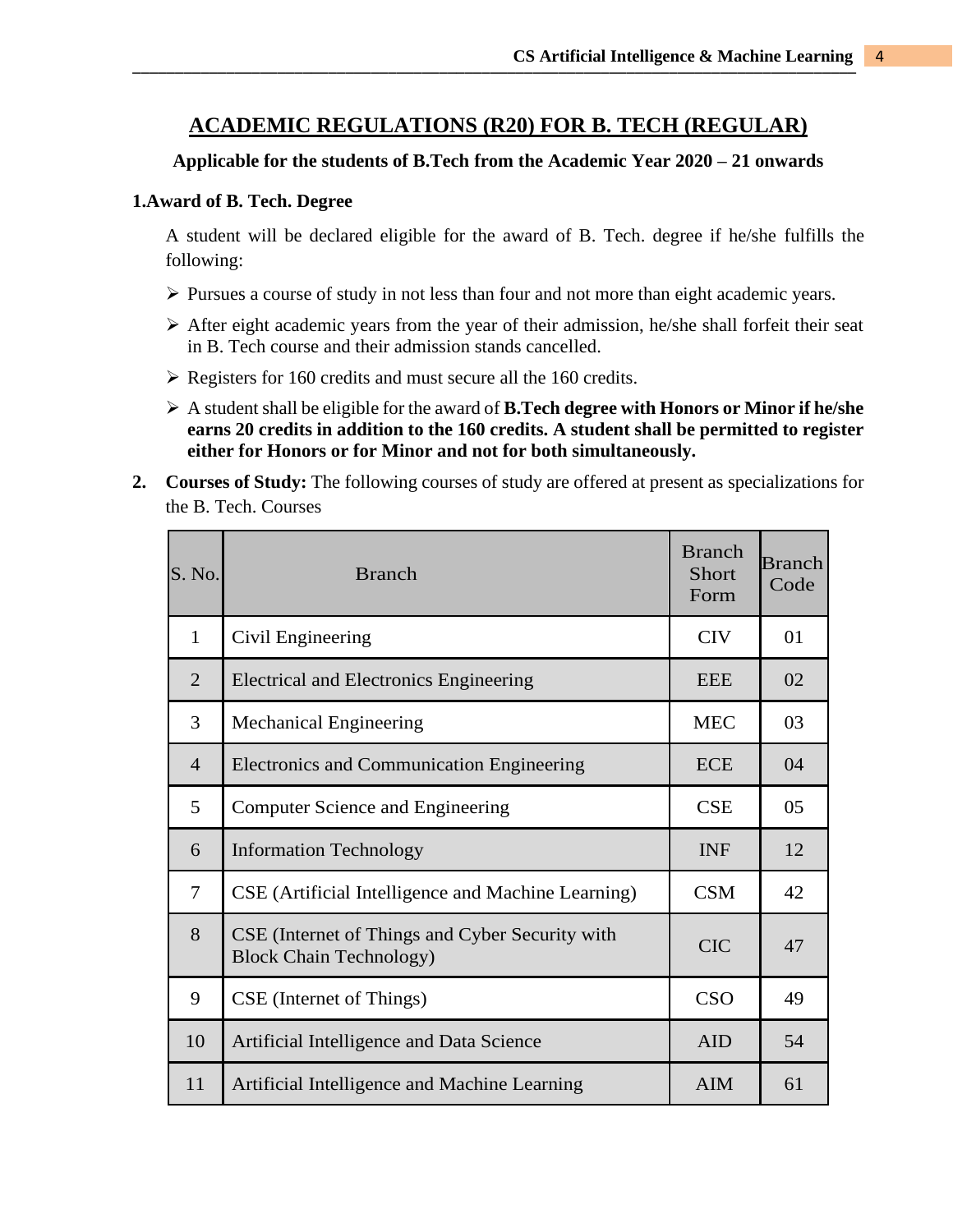- **3. Medium of Instruction:** The medium of instruction of the entire B. Tech undergraduate programme in Engineering & Technology (including examinations and project reports) will be in English only.
- **4. Admissions:** Admission to the B. Tech Programme shall be made subject to the eligibility, qualifications and specialization prescribed by the A.P. State Government/University from time to time. Admissions shall be made either on the basis of the merit rank obtained by the student in the common entrance examination conducted by the A.P. Government/University or on the basis of any other order of merit approved by the A.P. Government/University, subject to reservations as prescribed by the Government/University from time to time.
- **5. Structure of the Undergraduate Engineering program:** Every course of B. Tech. Program shall be placed in one of the nine categories as listed in table below:

| S.No.          | Category                                                      | Breakup of<br>Credits |
|----------------|---------------------------------------------------------------|-----------------------|
| 1              | Humanities and social science including Management<br>courses | $10.5 - 12$           |
| $\overline{2}$ | <b>Basic Science courses</b>                                  | $21 - 25$             |
| 3              | Engineering science courses                                   | 24                    |
| $\overline{4}$ | <b>Professional core Courses</b>                              | $48 - 51$             |
| 5              | <b>Open Elective Courses</b>                                  | $12 - 18$             |
| 6              | <b>Professional Elective Courses</b>                          | $15 - 18$             |
| 7              | Internship, seminar, project wok                              | $15 - 16.5$           |
| 8              | <b>Mandatory courses</b>                                      | NC                    |
| 9              | <b>Skill Oriented Courses</b>                                 |                       |
|                | <b>Total Credits</b>                                          | 160                   |

**\*\*** Breakup of Credits based on AICTE /APSCHE

Assigning of Credits

- $\triangleright$  Hr. Lecture (L) per week 1 credit
- $\triangleright$  Hr. Tutorial (T) per week 1 credit
- $\triangleright$  Hr. Practical (P) per week 0.5 credits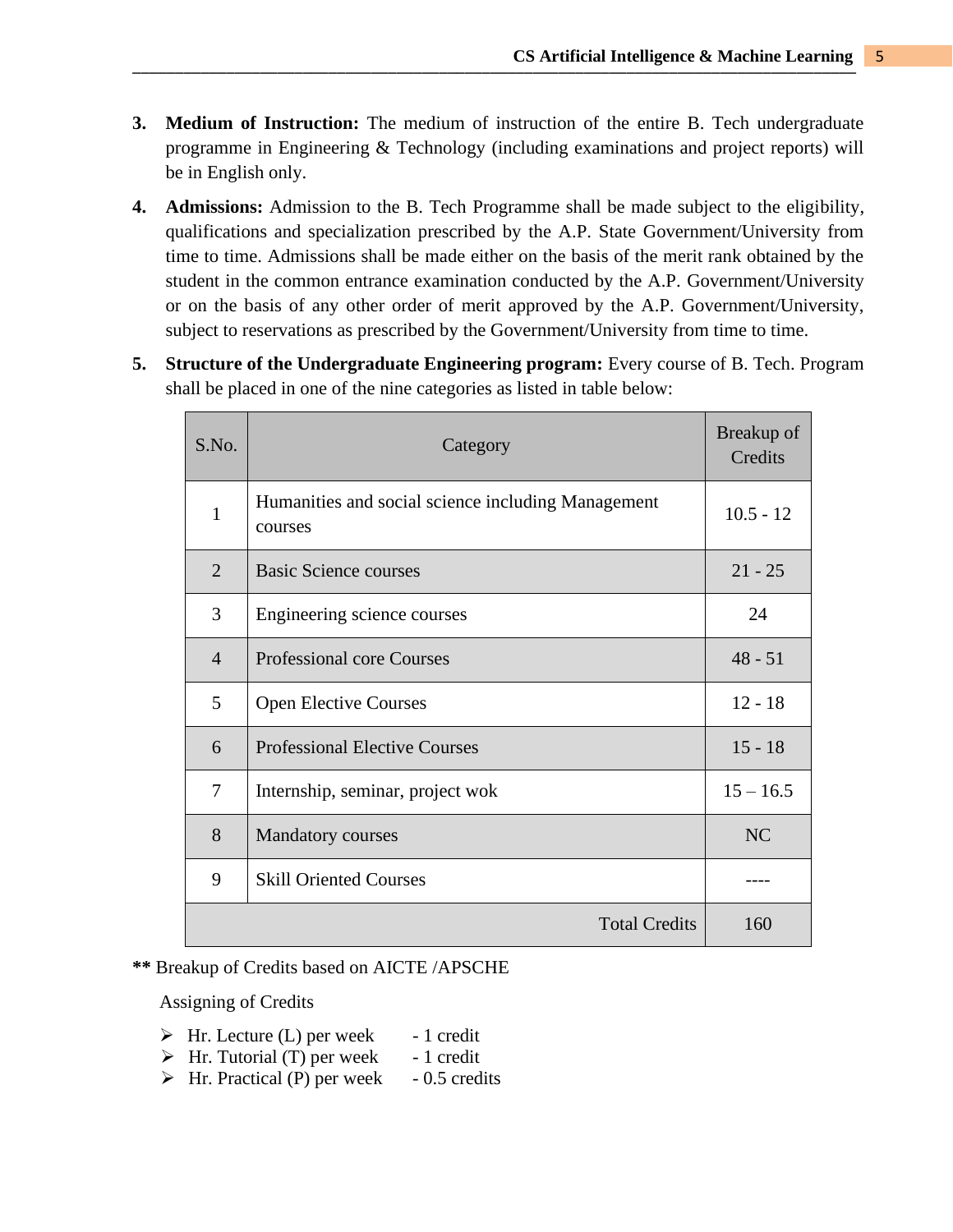#### **6. Programme Pattern**

- i. Total duration of the of B. Tech (Regular) Programme is four (three for lateral entry) academic years
- ii. Each Academic year of study is divided in to two semesters.
- iii. Minimum number of instruction days in each semester is 90.
- iv. Grade points, based on percentage of marks awarded for each course will form the basis for calculation of SGPA (Semester Grade Point Average) and CGPA (Cumulative Grade Point Average).
- v. The total credits for the Programme are 160.
- vi. A three-week induction program is mandatory for all first year UG students (Physical activity, Creative Arts, Universal Human Values, Literary, Proficiency Modules, Lectures by Eminent People, Visits to local Areas, Familiarization to Dept./Branch & Innovations etc.,) and shall be conducted as per AICTE/UGC/APSCHE guidelines.
- vii. Student is introduced to "Choice Based Credit System (CBCS)".
- viii. A pool of interdisciplinary and job-oriented mandatory skill courses which are relevant to the industry are integrated into the curriculum of concerned branch of engineering (total five skill courses: two basic level skill courses, one on soft skills and other two on advanced level skill courses)
- ix. A student has to register for all courses in a semester.
- x. All the registered credits will be considered for the calculation of final CGPA.
- xi. Each semester has Continuous Internal Evaluation (CIE) and Semester End Examination (SEE). Choice Based Credit System (CBCS) and Credit Based Semester System (CBSS) as indicated by UGC and course structure as suggested by AICTE are followed.
- xii. A 10 months industry/field mandatory internship, both industry and social, during the summer vacation and also in the final semester to acquire the skills required for job and make engineering graduates to connect with the needs of the industry and society at large.
- xiii. All students shall be mandatorily registered for NCC/NSS activities. A student will be required to participate in an activity for two hours in a week during second and third semesters. Grade shall be awarded as Satisfactory or Unsatisfactory in the mark sheet on the basis of participation, attendance, performance and behavior. If a student gets an unsatisfactory Grade, he/she shall repeat the above activity in the subsequent years, in order to complete the degree requirements.
- xiv. Courses like Environmental Sciences, Human Values, Ethics, Indian Constitution, Essence of Indian Traditional Knowledge etc., shall be included in the curriculum as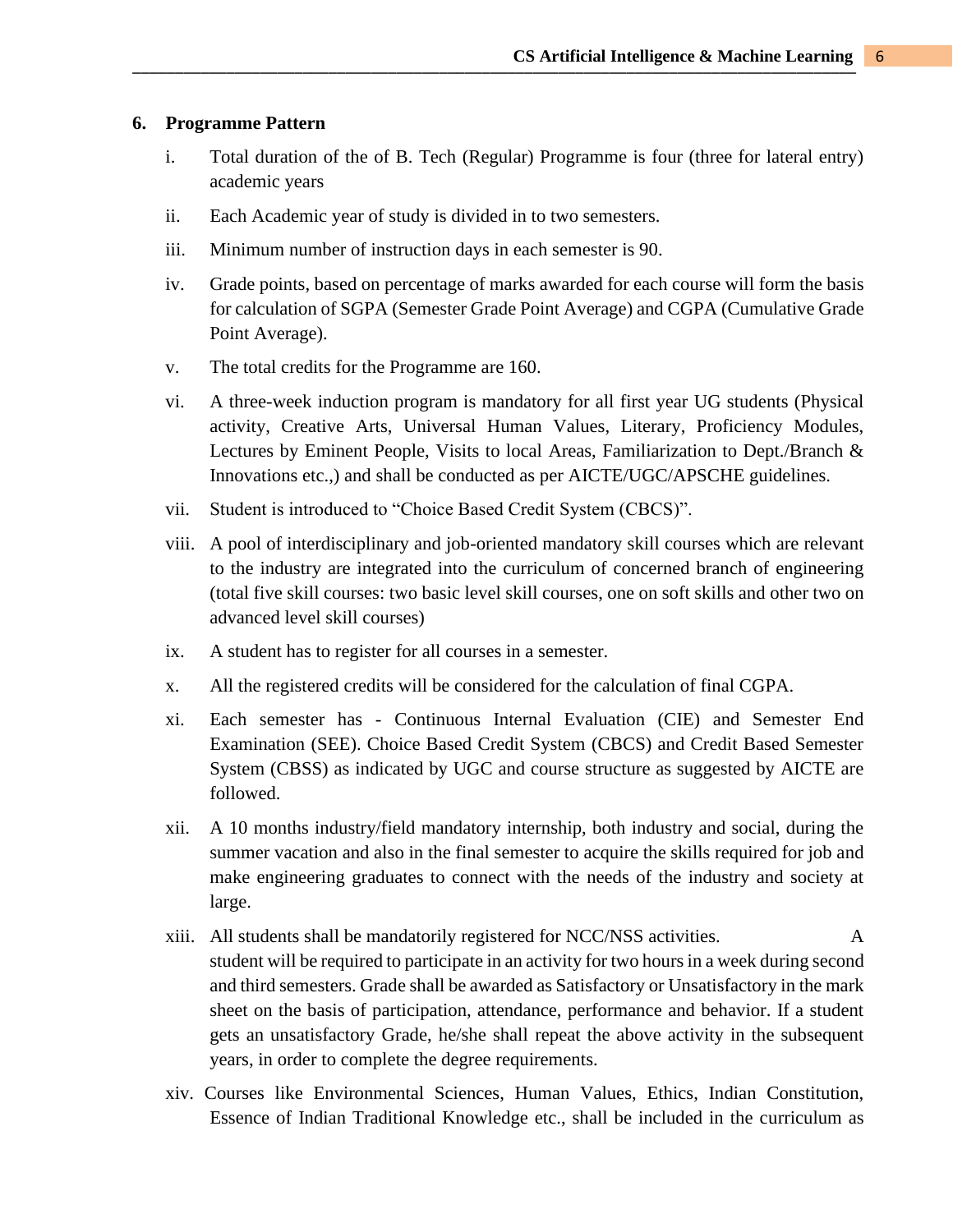non-credit mandatory courses. Environmental Sciences is to be offered compulsorily as mandatory course for all branches. A student has to secure 40% of the marks allotted in the internal evaluation for passing the course. No marks or letter grade shall be allotted for all mandatory non-credit courses.

- xv. College shall assign a faculty advisor/mentor after admission to each student or group of students from same department to provide guidance in courses registration/career growth/placements/opportunities for higher studies / GATE / other competitive exams etc.
- xvi. Departments may swap some of the courses between first and second semesters to balance the work load.
- xvii. The concerned Board of studies can assign tutorial hours to such courses wherever it is necessary, but without change in the total number of credits already assigned for semester.

## **8. Registration for Courses**

- i. The college shall invite registration forms from the students at the beginning of the semester for the registration for courses each semester. The registration process shall be closed within one week. If any student wishes to withdraw the registration, he/she shall submit a letter to the principal through the class teacher/instructor and HOD. The principal shall communicate the registration and withdraw details courses of each student in a consolidated form to the college examination section and University without fail.
- ii. There are four open electives in each branch. All Open Electives are offered to students of all branches in general. A student shall choose an open elective, by consulting the HOD/advisor, from the list in such a manner that he/she has not studied the same course in any form during the Programme. The college shall invite registration forms from the students at the beginning of the semester for offering professional and open elective courses. There shall be a limit on the minimum and maximum number of registrations based on class/section strength.
- iii. A student shall be permitted to pursue up to a maximum of two elective courses under MOOCs during the programme. Students are advised to register for only for minimum 12 weeks in duration MOOCs courses. Student has to pursue and acquire a certificate for a MOOC course only from the SWAY/NPTE through online with the approved by the BoS in order to earn the 3 credits. The Head of the department shall notify the list of such courses at the beginning of the semester. The details of the MOOCs courses registered by the students shall be submitted to the University examination center as well as college examination center. The Head of the Department shall appoint a mentor for each of the MOOC subjects registered by the students to monitor the student's assignment submissions given by SWAYAM/NPTEL. The student needs to submit all the assignments given and needs to take final exam at the proctor center. The student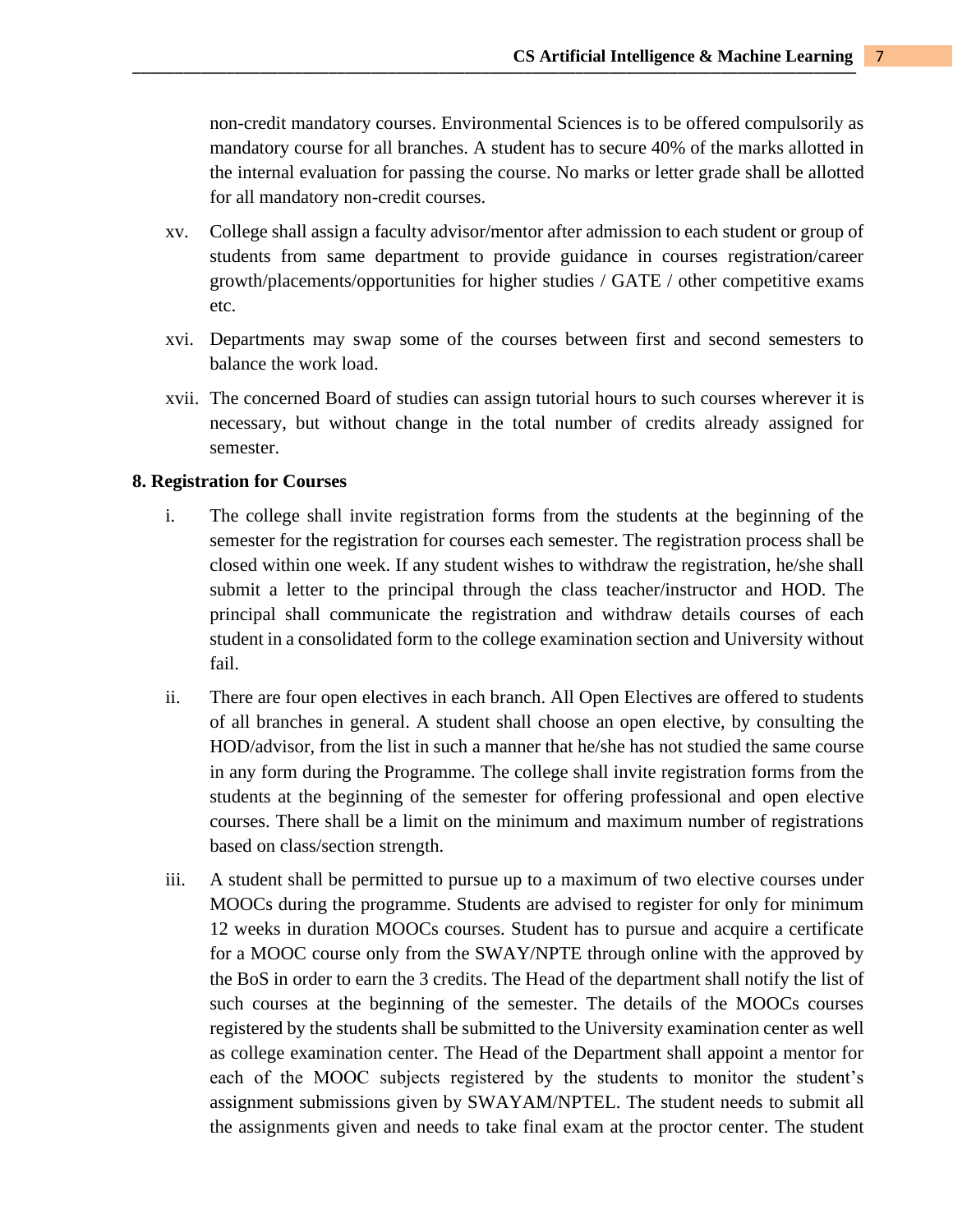needs to earn a certificate by passing the exam. The student will be awarded the credits given in curriculum only by submission of the certificate. In case if student does not pass subjects registered through SWAYAM/NPTEL, the same or alternative equivalent subject may be registered again through SWAYAM/NPTEL in the next semester with the recommendation of HOD and shall be passed.

- iv. Two summer internships each with a minimum of six weeks duration shall be mandatorily done/completed respectively at the end of second and third years (during summer vacations). The internship can be done by the students at local industries, Govt. Organizations, construction agencies, Industries, Hydel and thermal power projects and also in software MNCs. After completing the summer internship, the students shall register in the immediate respective odd semester and it will be evaluated at the end of the semester as per norms of the autonomy. The student has to produce the summer internship satisfactory report and certificate taken from the organization to be considered for evaluation. The College shall facilitate and monitor the student internship programs. Completion of internships is mandatory, if any student fails to complete internship, he/she will not be eligible for the award of degree. In such cases, the student shall repeat and complete the internship.
- v. In the final semester, the student should mandatorily register and undergo internship and in parallel he/she should work on a project with well-defined objectives. At the end of the semester the candidate shall submit an internship completion certificate and a project report. A student shall also be permitted to submit project report on the work carried out during the internship. The project report shall be evaluated with an external examiner.
- vi. Curricular Framework for Skill oriented courses
	- a. There are five (05) skill-oriented courses shall be offered during III to VII semesters and students must register and pass the courses successfully.
	- b. For skill oriented/skill advanced course, one theory and 2 practical hours (1-0-2) or two theory hours (2-0-0) may be allotted as per the decision of concerned BOS.
	- c. Out of the five skill courses; (i) two shall be skill-oriented courses from the same domain and shall be completed in second year (ii) Of the remaining 3 skill courses, one shall be necessarily be a soft skill course and the remaining two shall be skilladvanced courses either from the same domain or job-oriented skill courses, which can be of inter disciplinary nature.
	- d. Students may register the interdisciplinary job-oriented skill courses based on the prerequisites and eligibility in consultation with HoD of the college.
	- e. The student shall be given an option to choose either the skill courses being offered by the college or to choose a certificate course being offered by industries/Professional bodies/APSSDC or any other accredited bodies. However, the department has to assign mentors in the college to monitor the performance of the students.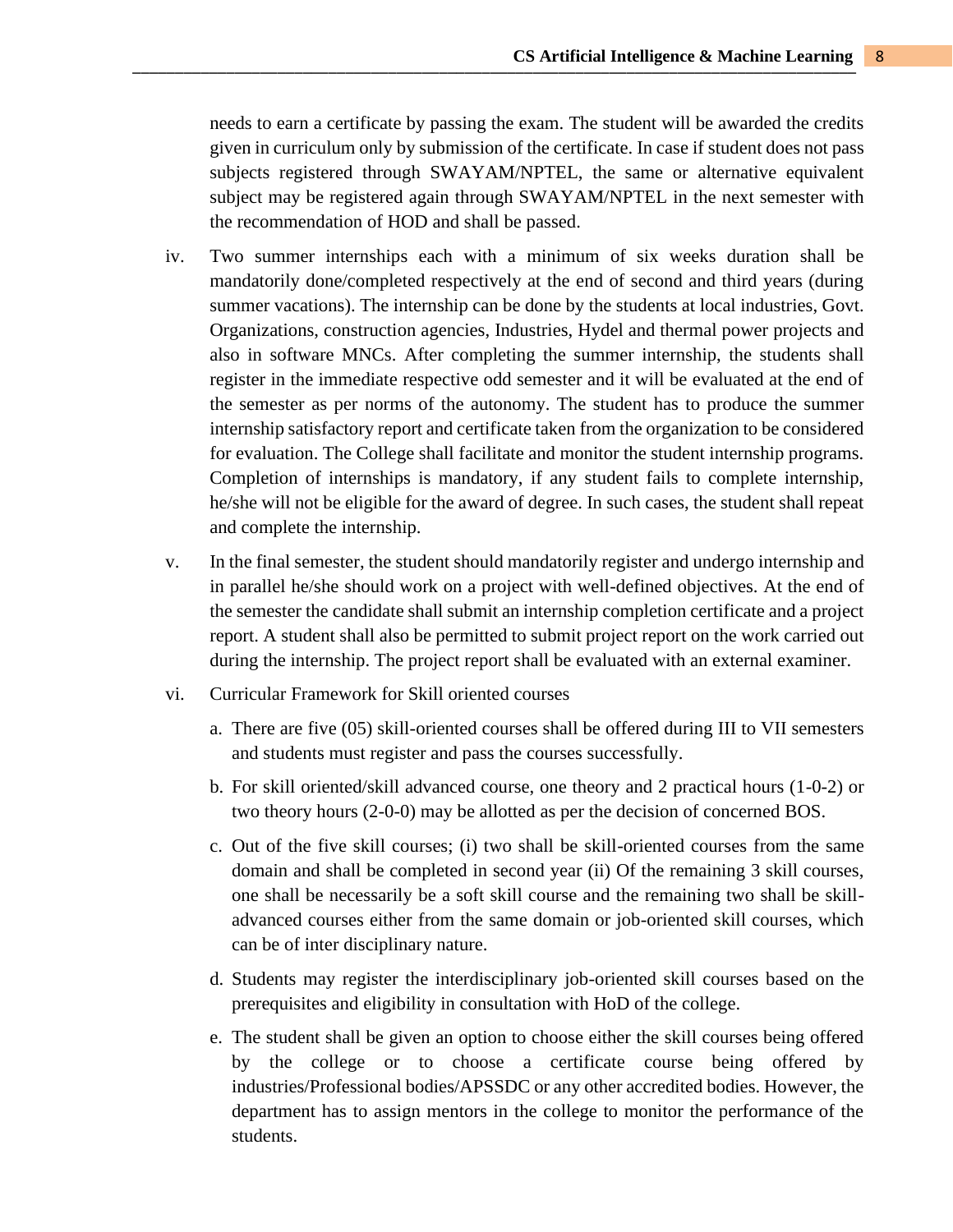f. If a student chooses to take a certificate course offered by industries/Professional bodies/APSSDC or any other accredited bodies, in lieu of the skill advanced course offered by the department, then the department shall mark overall attendance of the student for the remaining courses in that semester excluding the skill course in all the calculations of mandatory attendance requirements upon producing a valid certificate. However, the student is deemed to have fulfilled the attendance requirement of the course, if the external agency issues a certificate with satisfactory condition. If the certificate issued by external agency is marked with unsatisfactory condition, then the student shall repeat the course either in the college or at external agency. The credits will be awarded to the student upon producing the successful course completion certificate from the agency/professional bodies and after passing in the viva-voce examination conducted at college as per BoS norms at the end of the semester.

#### **9. Attendance Requirements**:

- i. A student is eligible to write the semester-end examinations if he acquires a minimum of 40% in each subject and 75% of attendance in aggregate of all the subjects.
- ii. Shortage of Attendance below 65% in aggregate shall in NO case be condoned. Students whose shortage of attendance is not condoned in any semester are not eligible to take their end semester examination of that class and their registration shall stand cancelled.
- iii. Condonation for shortage of attendance in aggregate up to 10% (65% and above and below 75%) in each semester may be granted by the College Academic Committee.
- iv. A student will not be promoted to the next semester unless he satisfies the attendance requirements of the present semester, as applicable. They may seek readmission for that semester when offered next.
- v. A student will be promoted to the next semester if he satisfies the(a) attendance requirement of the present semester and (b) minimum required credits (from  $V<sup>th</sup>$ Semester onwards).
- vi. If any candidate fulfills the attendance requirement in the present semester, he shall not be eligible for readmission into the same class.
- vii. For induction programme attendance shall be maintained as per AICTE norms.
- viii. For non-credit mandatory courses the students shall maintain the attendance similar to credit courses.

#### **10. Evaluation-Distribution and Weightage of marks**

Paper setting and evaluation of the answer scripts shall be done as per the procedures laid down by the Academic Council of the institute from time to time.

i. A student is deemed to have satisfied the minimum academic requirements if he/she has earned the credits allotted to each theory/practical design/drawing subject/ project etc. by securing not less than 35% of marks in the end semester exam and minimum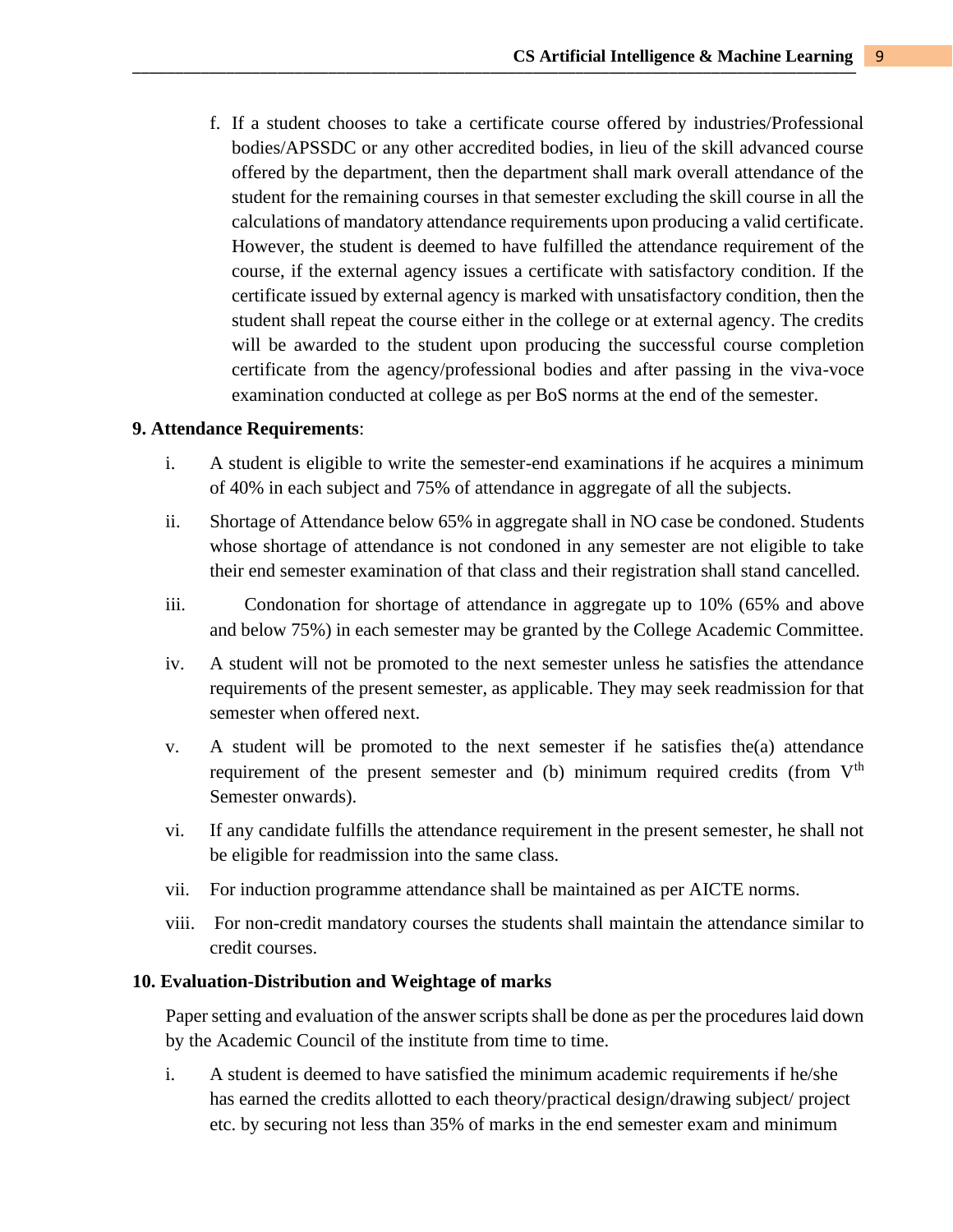40% of marks in the total of the internal marks and end semester examination marks together.

- ii. For non-credit mandatory courses, like Environmental Sciences, Universal Human Values, Ethics, Indian Constitution, Essence of Indian Traditional Knowledge, the student has to secure 40% of the marks allotted in the internal evaluation for passing the course. No marks or letter grade shall be allotted for all mandatory non-credit courses.
- iii. **Distribution and Weightage of marks:** The assessment of the student's performance in each course will be based on Continuous Internal Evaluation (CIE) and Semester-End Examination (SEE). The performance of a student in each semester shall be evaluated subject–wise with a maximum of 100 marks for theory subject, 50 marks for practical subject/Mini Project/Internship/Industrial Training/ Skill Development programmes/Research Project, and 200 marks for end Project Work.

#### **iv. Guide lines for Continuous Internal Evaluation (CIE)**

- a. For theory subjects, during a semester, there shall be two mid-term examinations. Each mid-term examination consists of (i) one online objective examination (ii) one descriptive examination (iii) one assignment and (iv) one Subject Seminar. The online examination (objective) shall be 10 marks with duration of 20 minutes, descriptive examination shall be for 10 marks with a duration of 1 hour 30 minutes, assignment test shall be 5 marks with duration of 50 minutes (Open book system with questions of L4 standard on Bloom's scale) and Subject Seminar 5 marks.
- b. The first online examination (objective) is set with 20 multiple choice questions for 10 marks (20 questions x 1/2 marks) from first two and half units (50% of the syllabus).
- c. The descriptive examination is set with 3 full questions for 10 marks each from first two and half units (50% of the syllabus), the student has to answer all questions.
- d. The Assignment Test from first two and half units conducted for 20 Marks and will be scaled down to 5 Marks. The test is open book system and the duration of the exam is 50 minutes. Students can bring a maximum of three printed text books related to that subject. (Soft copies of the text books will not be allowed.) The assignments have to provide broadened exposure to the course. The questions shall include problem solving approach, problem analysis & design, implementation, case studies etc.
- e. For the subject seminar 5 marks, each student shall be evaluated based on the presentation on any topic of his/her choice in the subject duly approved by the faculty member concerned.
- f. For the subject having design and / or drawing (such as Engineering Graphics, Engineering Drawing, Machine Drawing) and estimation, the distribution shall be 30 marks for internal evaluation (15 marks for continuous Assessment (day–to–day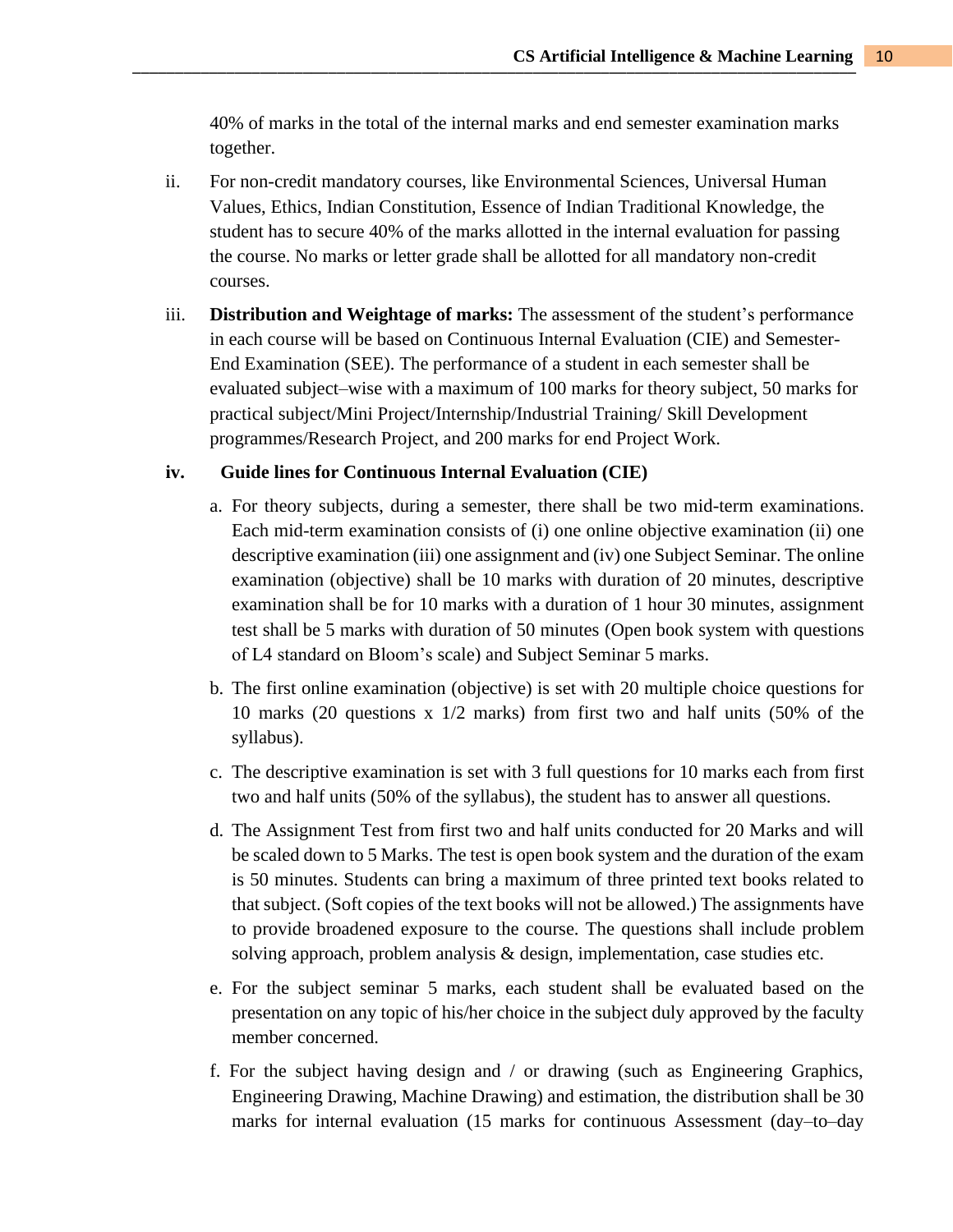work) and 15 marks for internal tests).

In the similar lines, the mid-2 examinations shall be conducted on the rest of the syllabus.

- f. For practical subjects there shall be continuous evaluation during the semester for 15 marks. The internal 15 marks shall be awarded as follows: day to day work 5 marks, record 5 marks and the remaining 5 marks are to be awarded by conducting an internal laboratory test of 3 hours duration.
- g. The mid marks submitted to the examination section shall be displayed in the concerned department notice boards for the benefit of the students. If any discrepancy found in the displayed Mid marks, it shall be brought to the notice of examination section within two working days from the date of display.
- h. Internal marks can be calculated with 80% weightage for better of the two mids and 20% Weightage for another mid exam.

Example:

 $Mid-1$  marks = Marks secured in (online examination-1+descriptive examination-1 +one assignment- $1 +$ Seminar-1)

 $Mid-2$  marks = Marks secured in (online examination-2+descriptive examination-2 +one assignment-2 + Seminar-2)

Final internal Marks = (Best of (Mid-1/Mid-2) marks  $x \cdot 0.8 +$  Least of (Mid-1/Mid-2) marks  $x(0.2)$ 

## v. **Semester End Examinations Evaluation:**

- a. The semester end examinations for theory subjects will be conducted autonomous examination section for 70 marks consists of five questions carrying 14 marks each. Each of these questions is from one unit and may contain sub-questions. For each question there will be an "either" "or" choice, which means that there will be two questions from each unit and the student should answer either of the two questions.
- b. For practical subjects shall be conducted for 35 marks by the teacher concerned and external examiner appointed by Chief superintendent/ Controller of Examinations (CoE), VVIT. All the laboratory records and internal test papers shall be preserved in respective departments as per autonomous norms and shall be produced to the Committees as and when they ask for.
- c. Evaluation of the summer internships: It shall be completed in collaboration with local industries, Govt. Organizations, construction agencies, Industries, Hydel and thermal power projects and also in software MNCs in the area of concerned specialization of the UG programme. Students shall pursue this internship during summer vacation just before its offering as per course structure. The minimum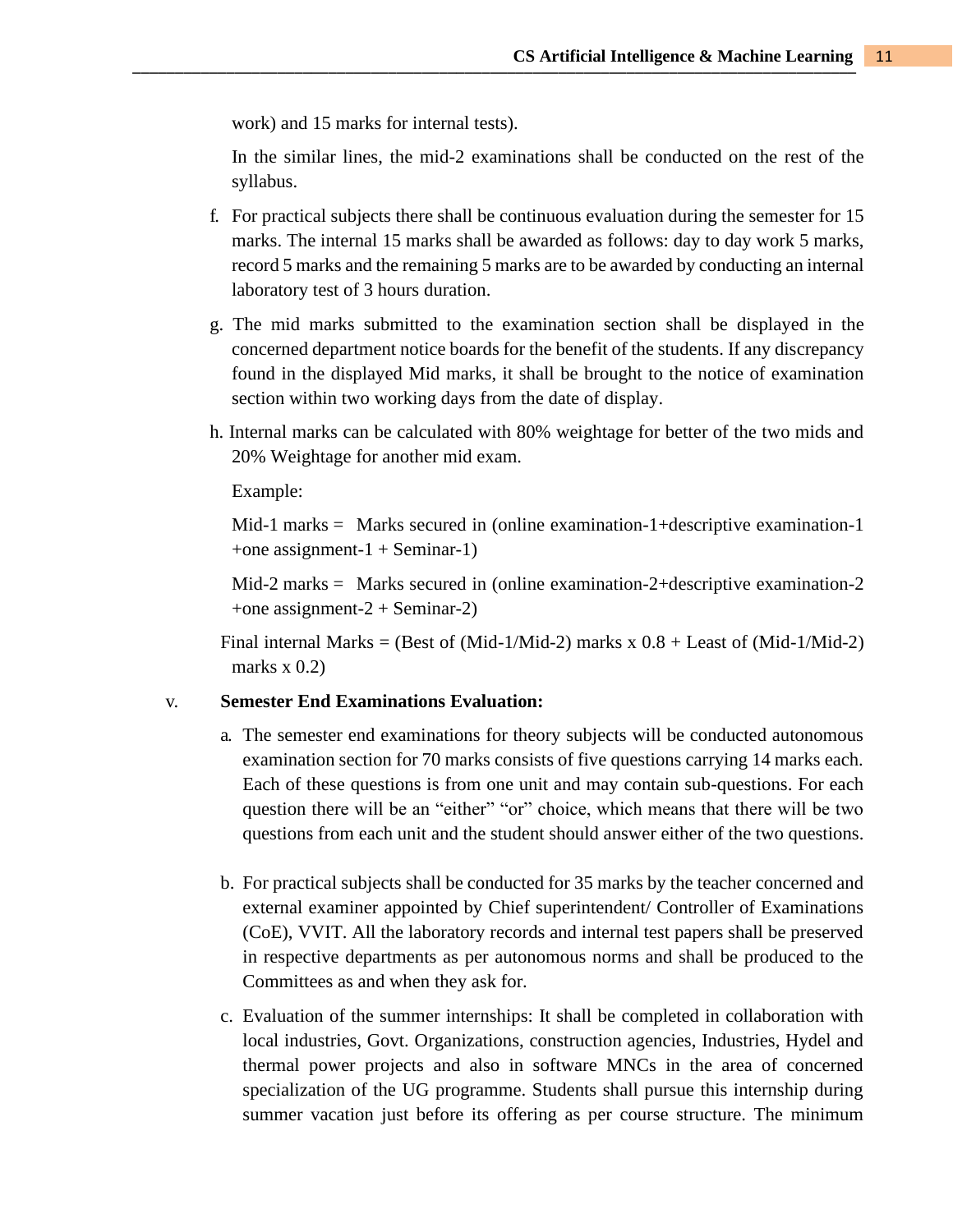duration of this course shall be at least 6 weeks. The student shall register for the internship as per course structure after commencement of academic year. A supervisor/mentor/advisor has to be allotted to guide the students for taking up the summer internship. The supervisor shall monitor the attendance of the students while taking up the internship. Attendance requirements are as per the norms of the academic regulations. After successful completion, students shall submit a summer internship technical report to the concerned department and appear for an oral presentation before the departmental committee consists of an external examiner appointed by Chief superintendent/ CoE; Head of the Department, supervisor of the internship and a senior faculty member of the department. A certificate from industry/skill development center shall be included in the report. The report and the oral presentation shall carry 40% and 60% weightages respectively. It shall be evaluated for 50 external marks at the end of the semester. There shall be no internal marks for Summer Internship. A student shall secure minimum 40% of marks for successful completion. In case, if a student fails, he/she shall reappear as and when semester supplementary examinations are conducted by the examination section.

- d. The job-oriented skill courses may be registered at the college or at any accredited external agency. A student shall submit a record/report on the on the list skills learned. If the student completes job-oriented skill course at external agency, a certificate from the agency shall be included in the report. The course will be evaluated at the end of the semester for 50 marks (record: 15 marks and viva-voce: 35 marks) along with laboratory end examinations in the presence of external (appointed by the Chief superintendent/ CoE) and internal examiner (course instructor or mentor). There are no internal marks for the job-oriented skill courses.
- e. Mandatory Course (M.C): Environmental Sciences, Universal Human Values, Ethics, Indian Constitution, Essence of Indian Traditional Knowledge etc. noncredit (zero credits) mandatory courses. Environmental Sciences shall be offered compulsorily as mandatory course for all branches. A minimum of 75% attendance is mandatory in these subjects. There shall be an external examination for 70 marks and it shall be conducted by the department internally. Two internal examinations shall be conducted for 30 marks and a student has to secure at least 40% of the marks for passing the course. There is no online internal exam for mandatory courses. No marks or letter grade shall be printed in the transcripts for all mandatory non-credit courses, but only Completed (Y)/Not-completed (N) will be specified.
- f. Procedure for Conduct and Evaluation of MOOC: There shall be a Discipline Centric Elective Course through Massive Open Online Course (MOOC) as Program Elective course. The student shall register for the course (Minimum of 12 weeks) offered by SWAYAM/NPTEL/etc., through online with the approval of Head of the Department. The Head of the Department shall appoint one mentor for each of the MOOC subjects offered. The student needs to register the course in the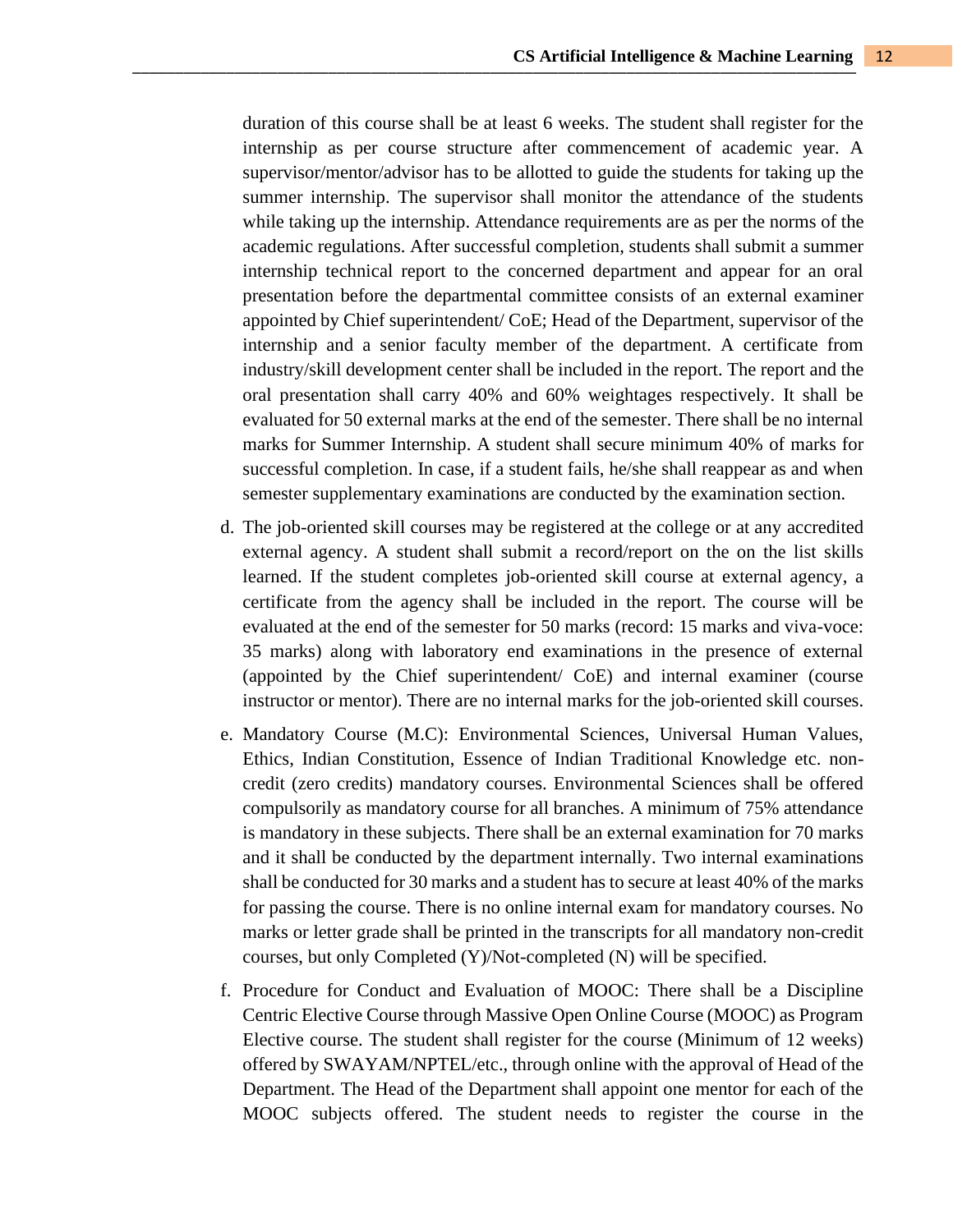SWAYAM/NPTEL portal. During the course, the mentor monitors the student's assignment submissions given by SWAYAM/NPTEL. The student needs to submit all the assignments given and needs to take final exam at the proctor center. The student needs to earn a certificate by passing the exam. The student will be awarded the credits given in curriculum only by submission of the certificate. In case if student does not pass subjects registered through SWAYAM/NPTEL, the same or alternative equivalent subject may be registered again through SWAYAM/NPTEL in the next semester with the recommendation of HOD and shall be passed.

- g. Major Project (Project Project work, seminar and internship in industry): In the final semester, the student should mandatorily register and undergo internship and in parallel he/she should work on a project with well-defined objectives. At the end of the semester the candidate shall submit an internship completion certificate and a project report. A student shall also be permitted to submit project report on the work carried out during the internship. The project report shall be evaluated with an external examiner. Evaluation: The total marks for project work 200 marks and distribution shall be 60 marks for internal and 140 marks for external evaluation. The supervisor assesses the student for 30 marks (Report: 15 marks, Seminar: 15 marks). At the end of the semester, all projects shall be showcased at the department for the benefit of all students and staff and the same is to be evaluated by the departmental Project Review Committee consisting of supervisor, a senior faculty and HOD for 30 marks. The external evaluation of Project Work is a Viva-Voce Examination conducted in the presence of internal examiner and external examiner appointed by the Chief superintendent/ CoE and is evaluated for 140 marks.
- vi. Recounting/ Revaluation/ Revaluation by Challenge in the End Semester Examination: A student can request for recounting/ revaluation/ revaluation by challenge of his/her answer book on payment of a prescribed fee as per autonomous norms.
- vii. Supplementary Examinations: A student who has failed to secure the required credits can appear for a supplementary examination, as per the schedule announced by the examination section.
- viii. Malpractices in Examinations: Disciplinary action shall be taken in case of malpractices during Mid/End examinations as per the rules framed by the academic council.
- ix. If the student is involved in indiscipline/malpractices/court cases, the result of the student will be withheld.

#### **11. Promotion Rules**:

- i. A student shall be promoted from first year to second year if he fulfills the minimum attendance requirements.
- ii. A student will be promoted from II year to III year if he fulfills the academic requirement of 40% of credits up to either II year I-Semester or II year II-Semester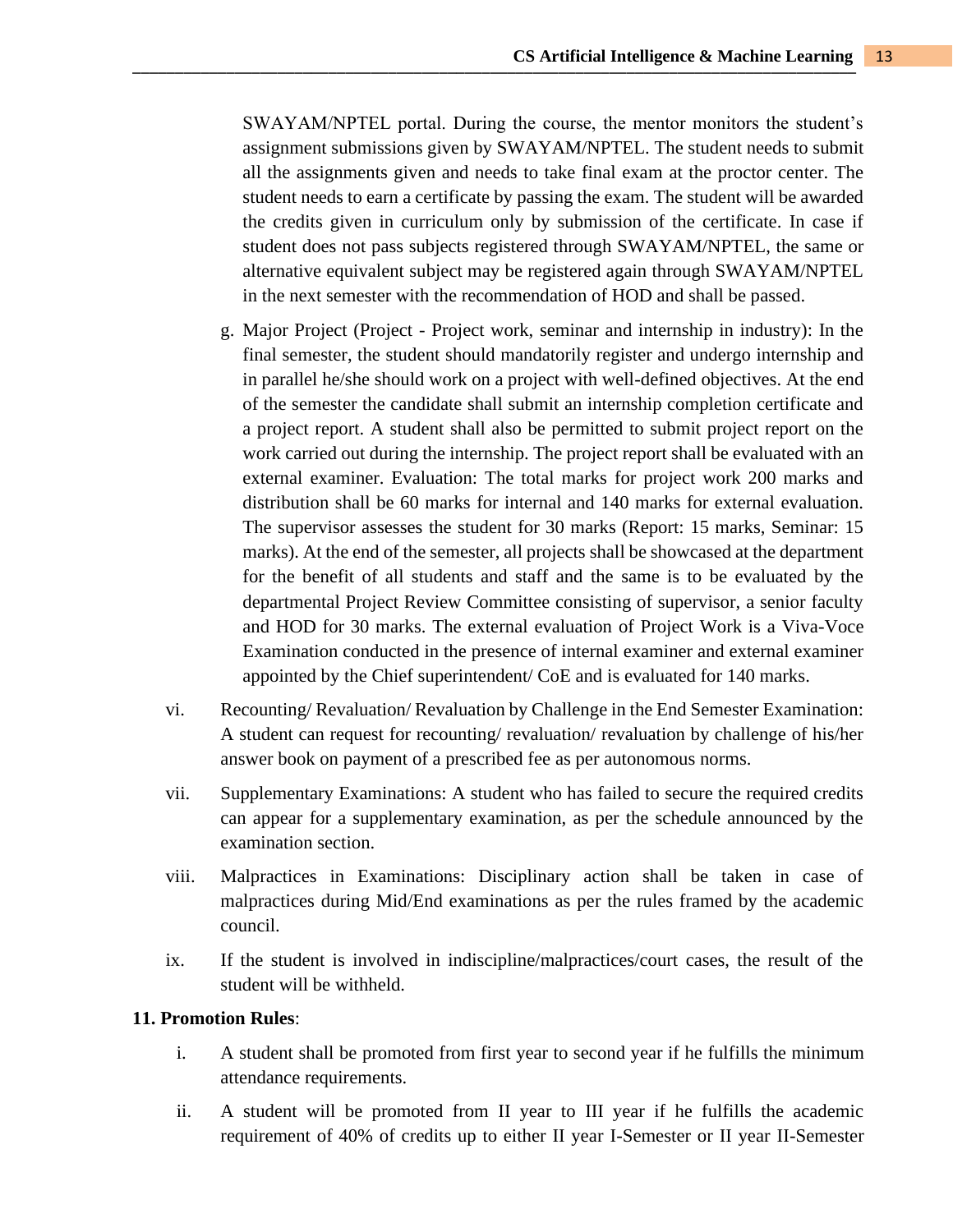from all the examinations, whether or not the candidate takes the examinations and secures prescribed minimum attendance in II year II semester.

iii. A student shall be promoted from III year to IV year if he fulfills the academic requirements of 40% of the credits up to either III year I semester or III year II semester from all the examinations, whether or not the candidate takes the examinations and secures prescribed minimum attendance in III year II semester.

#### 12. **Course Pattern**

- i. The entire course of study is for four academic years; all years are on semester pattern.
- ii. A student eligible to appear for the end semester examination in a subject, but absent from it or has failed in the end semester examination, may write the exam in that subject when conducted next.
- iii. When a student is detained for lack of credits/shortage of attendance, he may be readmitted into the same semester/year in which he has been detained. However, the academic regulations under which he was first admitted shall continue to be applicable to him.

## **13.Grading**:

The grade points and letter grade will be awarded to each course based on students' performance as per the grading system shown in the following Table.

|               | % of Marks Letter Grade | Level        | <b>Grade Points</b> |
|---------------|-------------------------|--------------|---------------------|
| > 90          | $A+$                    | Outstanding  | 10                  |
| 80 to 89      | $\mathbf{A}$            | Excellent    | 9                   |
| 70 to 79      | B                       | Very Good    | 8                   |
| 60 to 69      | C                       | Good         | 7                   |
| 50 to 59      | D                       | Fair         | 6                   |
| 40 to 49      | E                       | Satisfactory | 5                   |
| $<$ 40        | F                       | Fail         |                     |
| <b>ABSENT</b> | Ab                      | Absent       |                     |

#### **14. Computation of SGPA and CGPA**

i. The Semester Grade Point Average (SGPA) is the ratio of sum of the product of the number of credits with the grade points scored by a student in all the courses taken by a student and the sum of the number of credits of all the courses undergone by a student, i.e.

 $SGPA(S_i) = \sum (C_i \times G_i)/\sum C_i$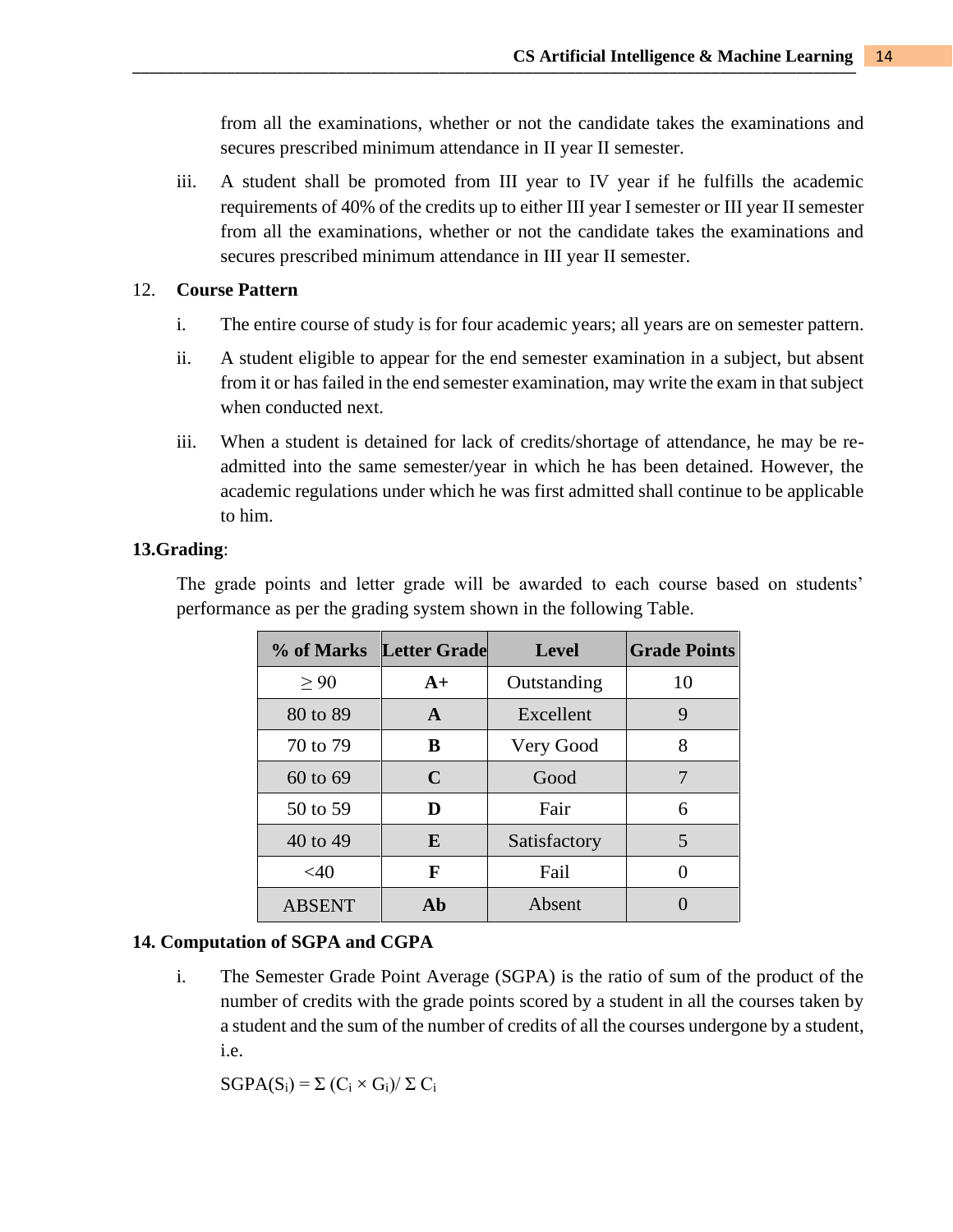where,  $C_i$  is the number of credits of the i<sup>th</sup> subject and  $G_i$  is the grade point scored by the student in the i<sup>th</sup> course

ii. The Cumulative Grade Point Average (CGPA) will be computed in the same manner taking into account all the courses undergone by a student over all the semesters of a program, i.e.

 $CGPA = \Sigma (C_i \times Si)/\Sigma Ci$ 

where 'S<sub>i</sub>' is the SGPA of the i<sup>th</sup> semester and  $C_i$  is the total number of credits in that semester

- iii. Both SGPA and CGPA shall be rounded off to 2 decimal points and reported in the transcripts.
- iv. While computing the SGPA/CGPA, the subjects in which the student is awarded Zero grade points will also be included.
- v. Grade Point: It is a numerical weight allotted to each letter grade on a 10-point scale.
- vi. Letter Grade: It is an index of the performance of students in a said course. Grades are denoted by letters A+, A, B, C, D, E and F.
- vii. As per AICTE regulations, conversion of CGPA into equivalent percentage as follows: Equivalent Percentage =  $(CGPA - 0.75) \times 10$

viii. Illustration of Computation of SGPA and CGPA

**Illustration for SGPA:** Let us assume there are 6 subjects in a semester. The grades obtained as follows:

| Course    | Credit         | <b>Grade Obtained</b>       | Grade point | Credit x Grade Point |
|-----------|----------------|-----------------------------|-------------|----------------------|
| Subject 1 | 3              | B                           | 8           | $3 X 8 = 24$         |
| Subject 2 | $\overline{4}$ | $\mathcal{C}_{\mathcal{C}}$ | 7           | $4 X 7 = 28$         |
| Subject 3 | 3              | D                           | 6           | $3 X 6 = 18$         |
| Subject 4 | 3              | $A^+$                       | 10          | $3 X 10 = 30$        |
| Subject 5 | 3              | E                           | 5           | $3 X 5 = 15$         |
| Subject 6 | 4              |                             | 6           | $4 X 6 = 24$         |
|           | 20             |                             |             | 139                  |

Thus, SGPA  $(S_i) = 139/20 = 6.95 = 6.9$  (approx.)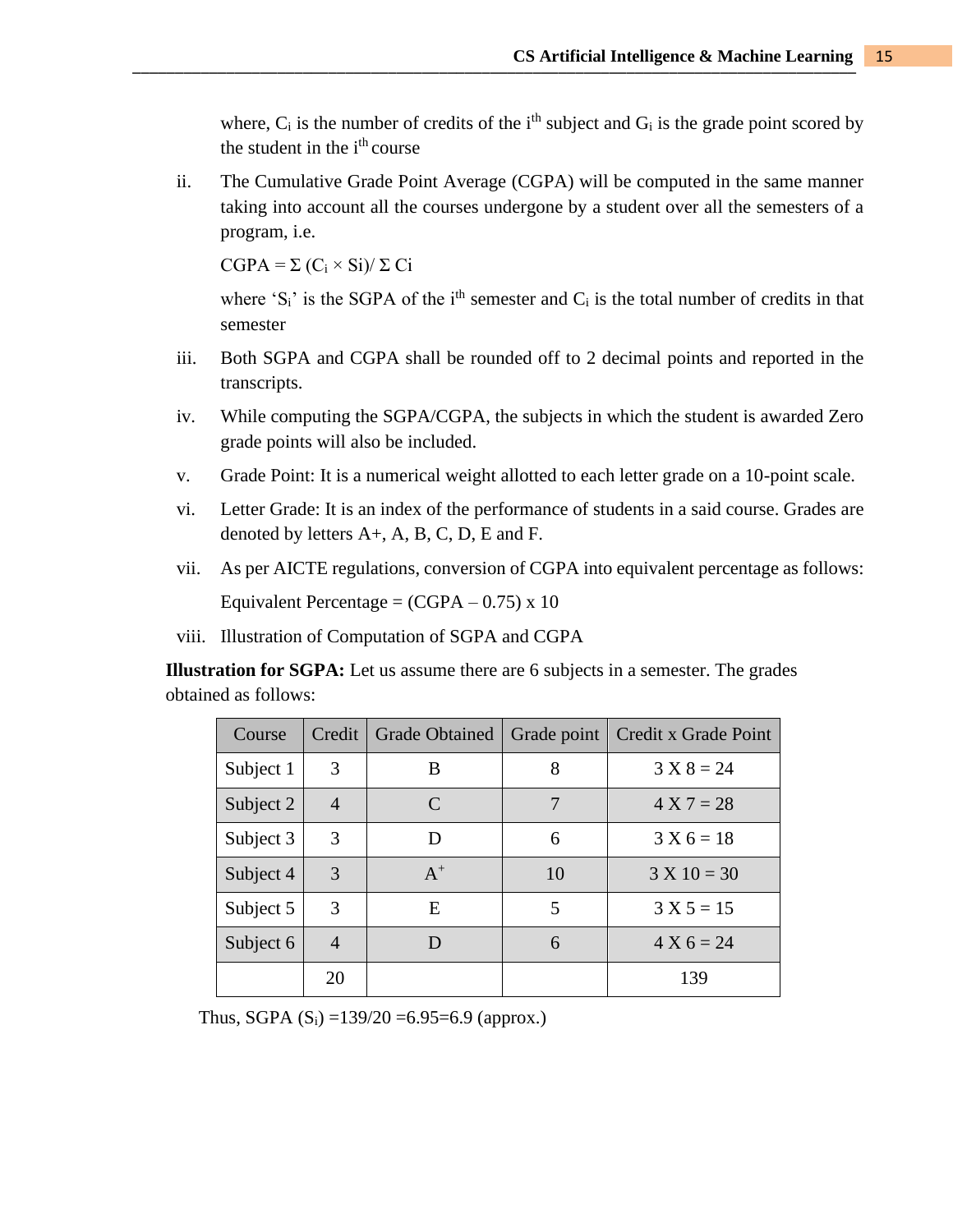|                |     |     | Sem-1   Sem-2   Sem-3   Sem-4   Sem-5   Sem-6   Sem-7   Sem-8 |     |     |     |     |  |
|----------------|-----|-----|---------------------------------------------------------------|-----|-----|-----|-----|--|
| <b>Credits</b> | 20  | 22  | 25                                                            | 26  | 26  | 25  |     |  |
| <b>SGPA</b>    | 6.9 | 7.8 | 5.6                                                           | 6.0 | 6.3 | 8.0 | 6.4 |  |

**Illustration for CGPA:**

#### **CGPA**

=  $20 X6.9 + 22 X7.8 + 25 X5.6 + 26 X6.0 + 26 X6.3 + 25 X8.0 + 21 X6.4 + 23 X7.5$ 188

$$
=\frac{1276.3}{188}=6.78
$$

#### **15. Award of Class**:

After a student has satisfied the requirements prescribed for the completion of the program and is eligible for the award of B. Tech. degree, he/she shall be placed in one of the following:

| <b>Class Awarded</b>                      | <b>CGPA</b> to be secured |
|-------------------------------------------|---------------------------|
| First Class with distinction <sup>*</sup> | >7.5                      |
| <b>First Class</b>                        | $\geq 6.5 \& \leq 7.5$    |
| <b>Second Class</b>                       | $>5.5$ & <6.5             |
| Pass Class                                | $>4$ & $<5.5$             |
| Fail                                      |                           |

\* Awarded only if all the credit courses prescribed are cleared within four years for regular candidates and three years for lateral entry candidates

The students who are approved for break in study for entrepreneurships / startups will also be considered for award of first class with distinction

For the purpose of awarding First, Second and Pass Class, CGPA obtained in the examinations appeared within the maximum period allowed for the completion of the program shall been considered

#### **16.Gap - Year**:

Gap Year – concept of Student Entrepreneur in Residence shall be introduced and outstanding students who wish to pursue entrepreneurship are allowed to take a break of one year at any time after I year/II year/III year to pursue entrepreneurship full time. This period shall be counted for the maximum time for graduation. An evaluation committee at university level shall be constituted to evaluate the proposal submitted by the student and the committee shall decide on permitting the student for availing the Gap Year.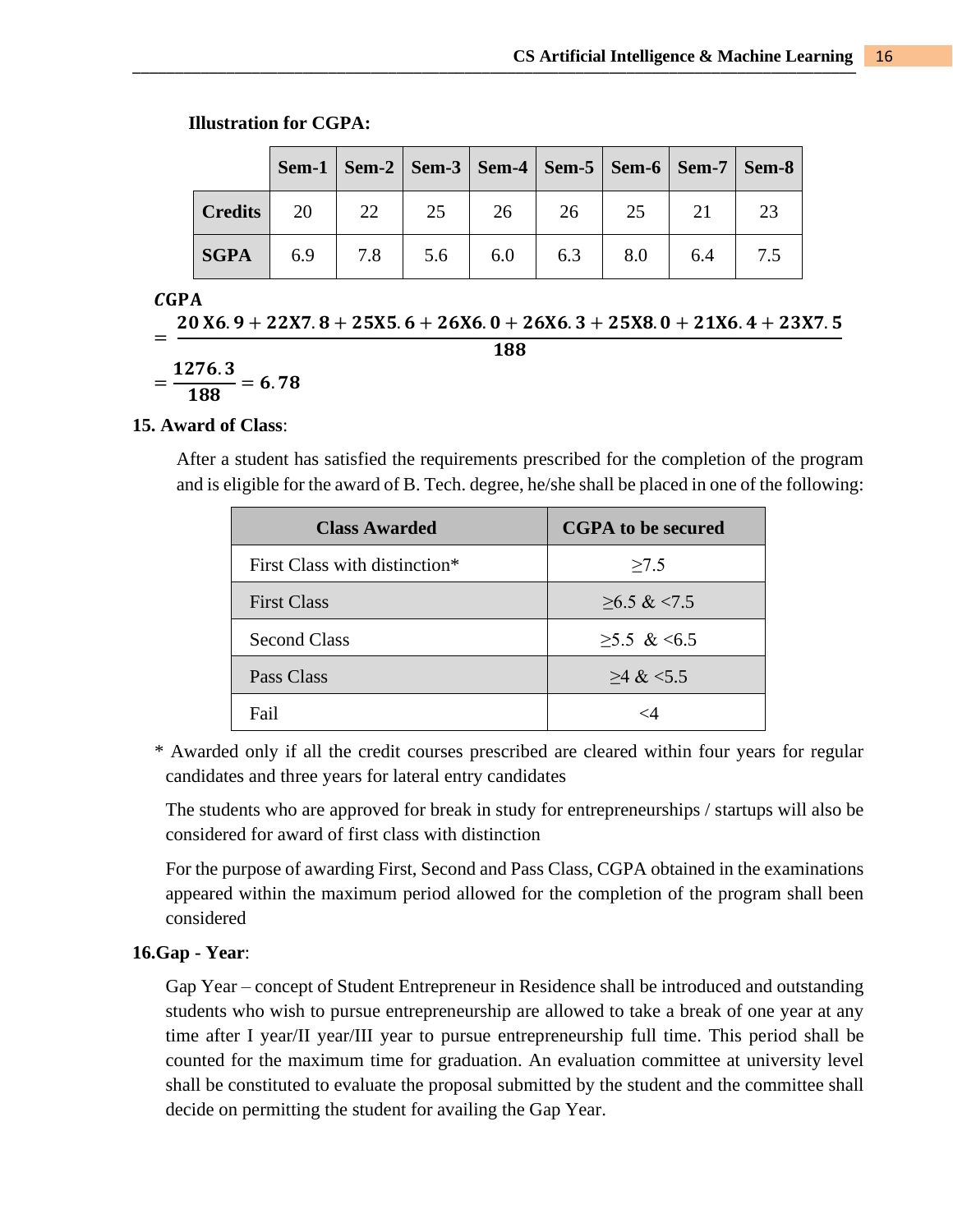#### **17. Transitory Regulations**

A candidate, who is detained or discontinued a semester, on re-admission shall be required to pass all the courses in the curriculum prescribed for such batch of students in which the student joins subsequently and the academic regulations be applicable to him/her which are in force at the time of his/her admission. However, exemption will be given to those candidates who have already passed in such courses in the earlier semester(s) and additional courses are to be studied as approved by Board of Studies and ratified by Academic Council.

### **18.Curricular Framework for Honors Programme**

- i. Students of a Department/Discipline are eligible to opt for Honors Programme offered by the same Department/Discipline.
- ii. A student shall be permitted to register for Honors program at the beginning of 4th semester provided that the student must have acquired a minimum of 8.0 SGPA up to the end of 2nd semester without any backlogs. In case of the declaration of the 3rd semester results after the commencement of the 4<sup>th</sup> semester and if a student fails to score the required minimum of 8 SGPA, his/her registration for Honors Programme stands cancelled and he/she shall continue with the regular Programme.
- iii. Students can select the additional and advanced courses from their respective branch in which they are pursuing the degree and get an honors degree in the same. e.g. If a Mechanical Engineering student completes the selected advanced courses from same branch under this scheme, he/she will be awarded B.Tech. (Honors) in Mechanical Engineering.
- iv. In addition to fulfilling all the requisites of a Regular B.Tech Programme, a student shall earn 20 additional credits to be eligible for the award of B. Tech (Honors) degree. This is in addition to the credits essential for obtaining the Under Graduate Degree in Major Discipline (i.e., 160 credits).
- v. Of the 20 additional Credits to be acquired, 16 credits shall be earned by undergoing specified courses listed as pools, with four courses, each carrying 4 credits. The remaining 4 credits must be acquired through two MOOCs, which shall be domain specific, each with 2 credits and with a minimum duration of 8/12 weeks as recommended by the Board of studies.
- vi. It is the responsibility of the student to acquire/complete prerequisite before taking the respective course. The courses offered in each pool shall be domain specific courses and advanced courses.
- vii. The concerned BoS shall decide on the minimum enrolments for offering Honors program by the department. If minimum enrolments criteria are not met then the students shall be permitted to register for the equivalent MOOC courses as approved by the concerned Head of the department in consultation with BoS.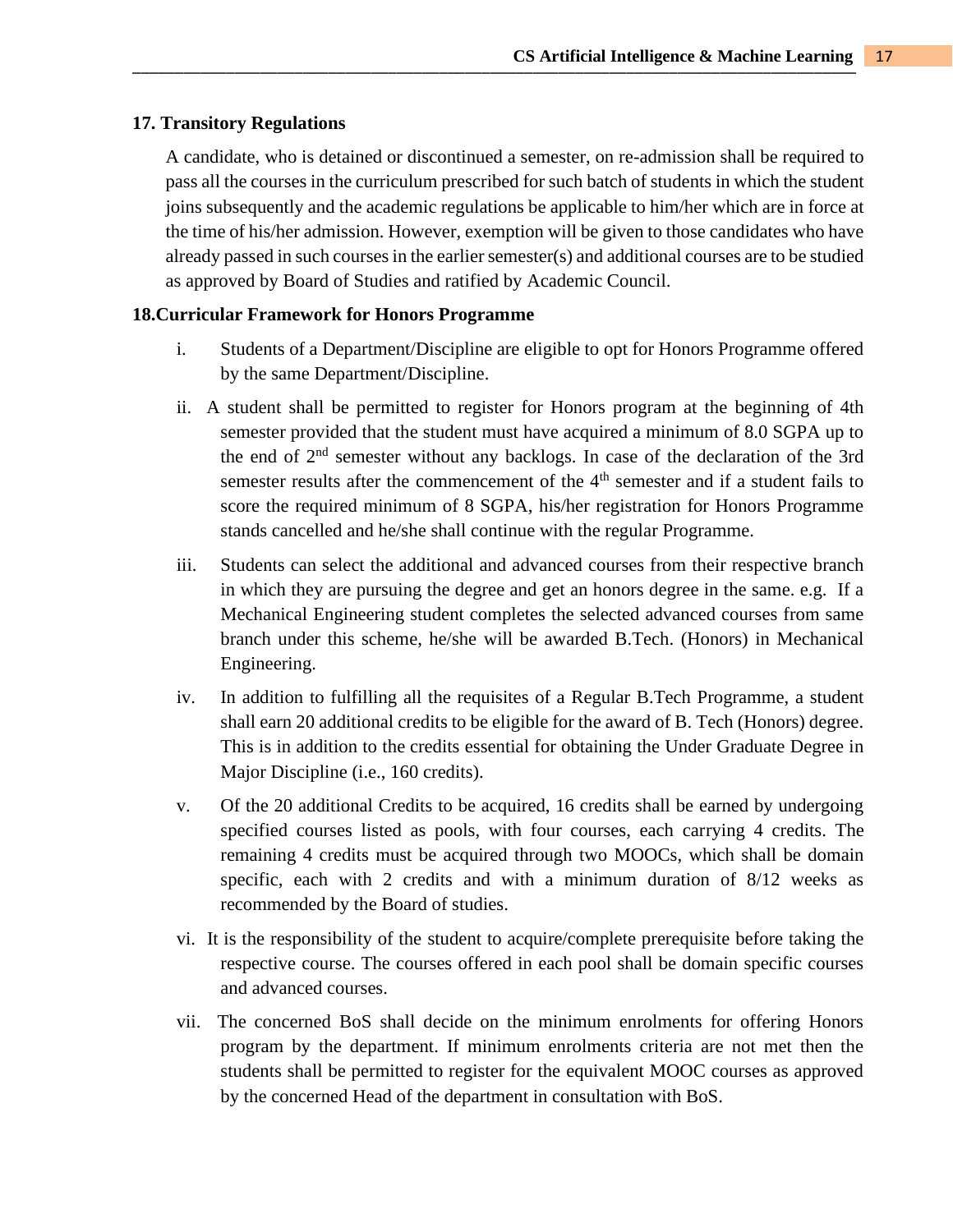- viii. Each pool can have theory as well as laboratory courses. If a course comes with a lab component, that component has to be cleared separately. The concerned BoS shall explore the possibility of introducing virtual labs for such courses with lab component.
- ix. MOOC courses must be of minimum 8 weeks in duration. Attendance will not be monitored for MOOC courses. Students have to acquire a certificate from the agencies approved by the BOS with grading or marks or pass/fail in order to earn 4 credits. If the MOOC course is a pass/fail course without any grades, the grade to be assigned will be as decided by the university/academic council.
- x. The concerned BoS shall also consider courses listed under professional electives of the respective B. Tech programs for the requirements of B. Tech (Honors). However, a student shall be permitted to choose only those courses that he/she has not studied in any form during the Programme.
- xi. If a student drops or is terminated from the Honors program, the additional credits so far earned cannot be converted into free or core electives; they will remain extra. These additional courses will find mention in the transcript (but not in the degree certificate). In such cases, the student may choose between the actual grade or a "pass (P)" grade and also choose to omit the mention of the course as for the following: All the courses done under the dropped Minors will be shown in the transcript. None of the courses done under the dropped Minor will be shown in the transcript.
- xii. In case a student fails to meet the CGPA requirement for Degree with Honors at any point after registration, he/she will be dropped from the list of students eligible for Degree with Honors and they will receive regular B.Tech degree only. However, such students will receive a separate grade sheet mentioning the additional courses completed by them.
- xiii. Honors must be completed simultaneously with a major degree program. A student cannot earn Honors after he/she has already earned bachelor's degree.

## **19. Curricular Framework for Minor Programme**

- i. Students who are desirous of pursuing their special interest areas other than the chosen discipline of Engineering may opt for additional courses in minor specialization groups offered by a department other than their parent department. For example, If Mechanical Engineering student selects subjects from Civil Engineering under this scheme, he/she will get Major degree of Mechanical Engineering with minor degree of Civil Engineering
- ii. Student can also opt for Industry relevant tracks of any branch to obtain the Minor Degree, for example, a B.Tech Mechanical student can opt for the industry relevant tracks like Data Mining track, IOT track, Machine learning track etc.
- iii. The BOS concerned shall identify as many tracks as possible in the areas of emerging technologies and industrial relevance / demand. For example, the minor tracks can be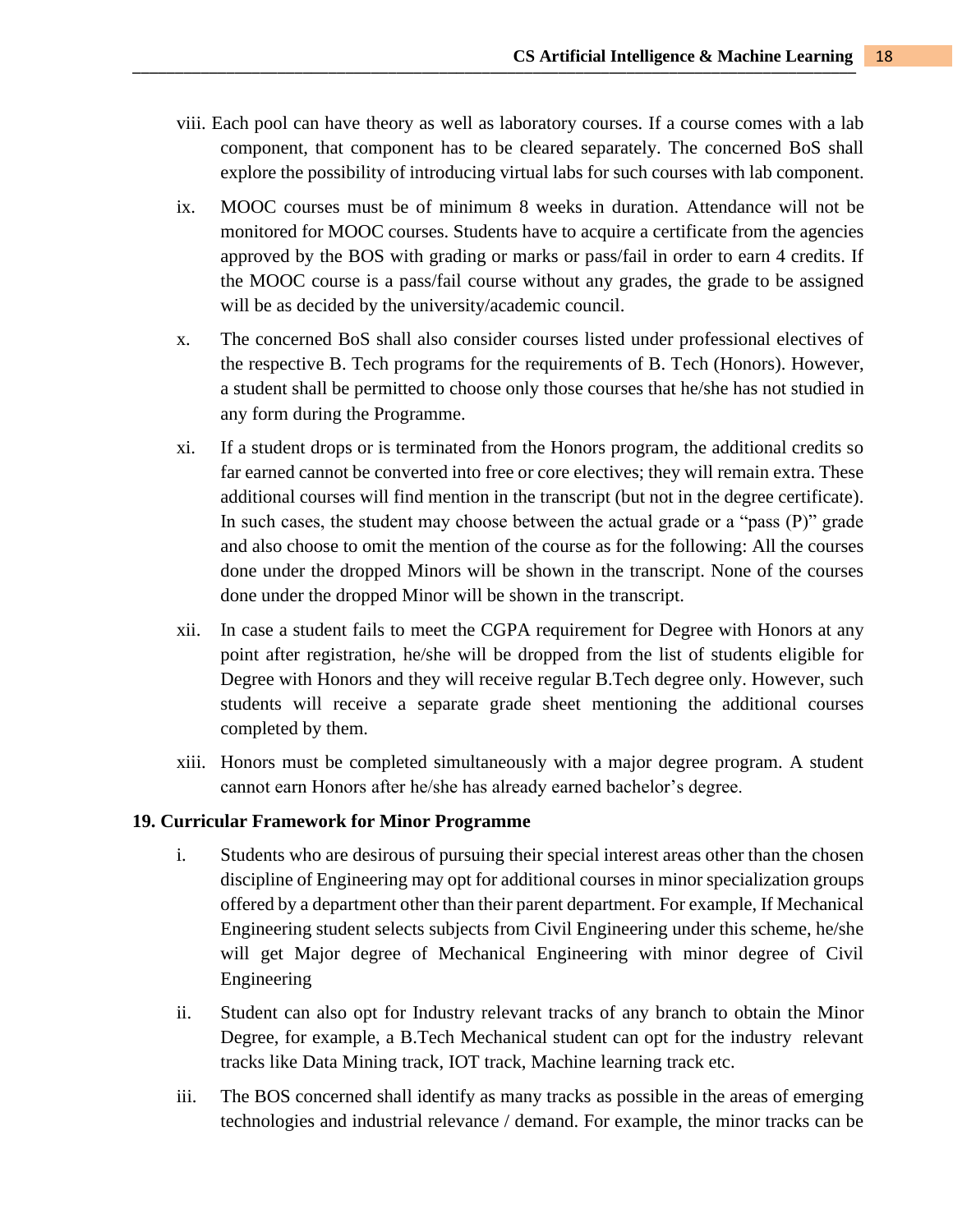the fundamental courses in CSE, ECE, EEE, CE, ME etc., or industry tracks such as Artificial Intelligence (AI), Machine Learning (ML), Data Science (DS), Robotics, Electric vehicles, Robotics, VLSI etc.

- iv. The list of disciplines/branches eligible to opt for a particular industry relevant minor specialization shall be clearly mentioned by the respective BoS.
- v. There shall be no limit on the number of programs offered under Minor. The college can offer minor programs in emerging technologies based on expertise in the respective departments or can explore the possibility of collaborating with the relevant industries/agencies in offering the program.
- vi. The concerned BoS shall decide on the minimum enrolments for offering Minor program by the department. If a minimum enrolments criterion is not met, then the students may be permitted to register for the equivalent MOOC courses as approved by the concerned Head of the department in consultation with BoS.
- vii. A student shall be permitted to register for Minors program at the beginning of 4th semester subject to a maximum of two additional courses per semester, provided that the student must have acquired 8 SGPA (Semester Grade point average) up to the end of  $2<sup>nd</sup>$  semester without any history of backlogs. It is expected that the  $3<sup>rd</sup>$  semester results may be announced after the commencement of the 4<sup>th</sup> semester. If a student fails to acquire 8 SGPA up to 3rd semester or failed in any of the courses, his registration for Minors program shall stand cancelled. An SGPA of 8 has to be maintained in the subsequent semesters without any backlog in order to keep the Minors registration active.
- viii. A student shall earn additional 20 credits in the specified area to be eligible for the award of B. Tech degree with Minor. This is in addition to the credits essential for obtaining the Under Graduate Degree in Major Discipline (i.e., 160 credits).
- ix. Out of the 20 Credits, 16 credits shall be earned by undergoing specified courses listed by the concerned BoS along with prerequisites. It is the responsibility of the student to acquire/complete prerequisite before taking the respective course. If a course comes with a lab component, that component has to be cleared separately. A student shall be permitted to choose only those courses that he/she has not studied in any form during the Programme.
- x. In addition to the 16 credits, students must pursue at least 2 courses through MOOCs. The courses must be of minimum 8 weeks in duration. Attendance will not be monitored for MOOC courses. Student has to acquire a certificate from the agencies approved by the BOS with grading or marks or pass/fail in order to earn 4 credits. If the MOOC course is a pass/fail course without any grades, the grade to be assigned as decided by the University/academic council.
- xi. Student can opt for the industry relevant minor specialization as approved by the concerned departmental BoS. Student can opt the courses from Skill Development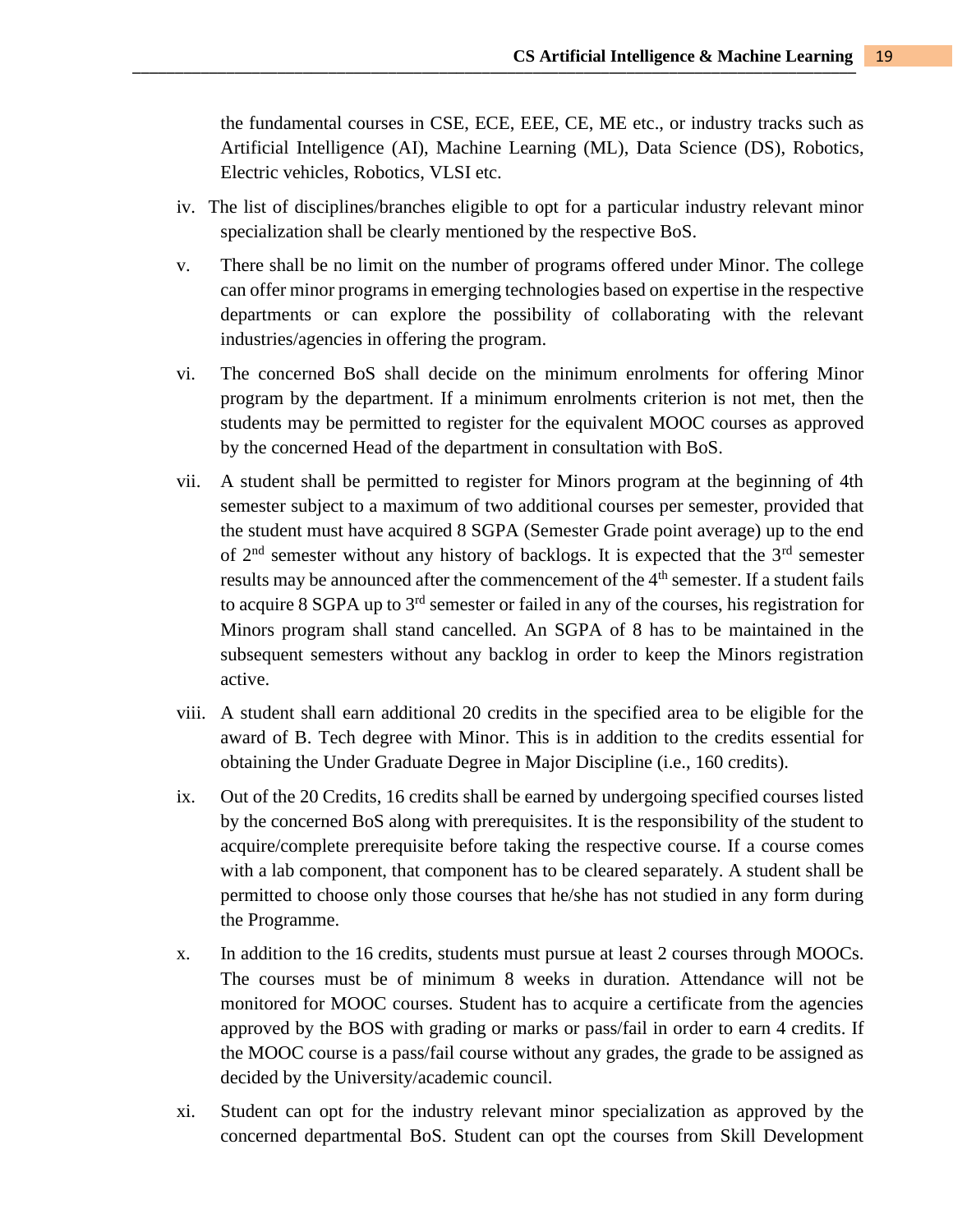Corporation (APSSDC) or can opt the courses from an external agency recommended and approved by concerned BOS and should produce course completion certificate. The Board of studies of the concerned discipline of Engineering shall review such courses being offered by eligible external agencies and prepare a fresh list every year incorporating latest skills based on industrial demand.

- xii. A committee should be formed at the level of college / department to evaluate the grades/marks given by external agencies to a student which are approved by concerned BoS. Upon completion of courses the departmental committee should convert the obtained grades/marks to the maximum marks assigned to that course. The controller of examinations can take a decision on such conversions and may give appropriate grades.
- xiii. If a student drops (or terminated) from the Minor program, they cannot convert the earned credits into free or core electives; they will remain extra. These additional courses will find mention in the transcript (but not in the degree certificate). In such cases, the student may choose between the actual grade or a "pass (P)" grade and also choose to omit the mention of the course as for the following: All the courses done under the dropped Minors will be shown in the transcript or None of the courses done under the dropped Minor will be shown in the transcript.
- xiv. In case a student fails to meet the CGPA requirement for B.Tech degree with Minor at any point after registration, he/she will be dropped from the list of students eligible for degree with Minors and they will receive B. Tech degree only. However, such students will receive a separate grade sheet mentioning the additional courses completed by them.
- xv. Minor must be completed simultaneously with a major degree program. A student cannot earn the Minor after he/she has already earned bachelor's degree.

#### **20. Industrial Collaborations (Case Study**)

Institution-Industry linkages refer to the interaction between firms and universities or public research centers with the goal of solving technical problems, working on R&D, innovation projects and gathering scientific as well as technological knowledge. It involves the collaboration of Industries and Universities in various areas that would foster the research ecosystem in the country and enhance growth of economy, industry and society at large.

The Institutions are permitted to design any number of Industry oriented minor tracks as the respective BoS feels necessary. In this process the Institutions can plan to have industrial collaborations in designing the minor tracks and to develop the content and certificate programs. Industry giants such as IBM, TCS, WIPRO etc., may be contacted to develop such collaborations. The Institutions shall also explore the possibilities of collaborations with major industries in the core sectors and professional bodies to create specialized domain skills.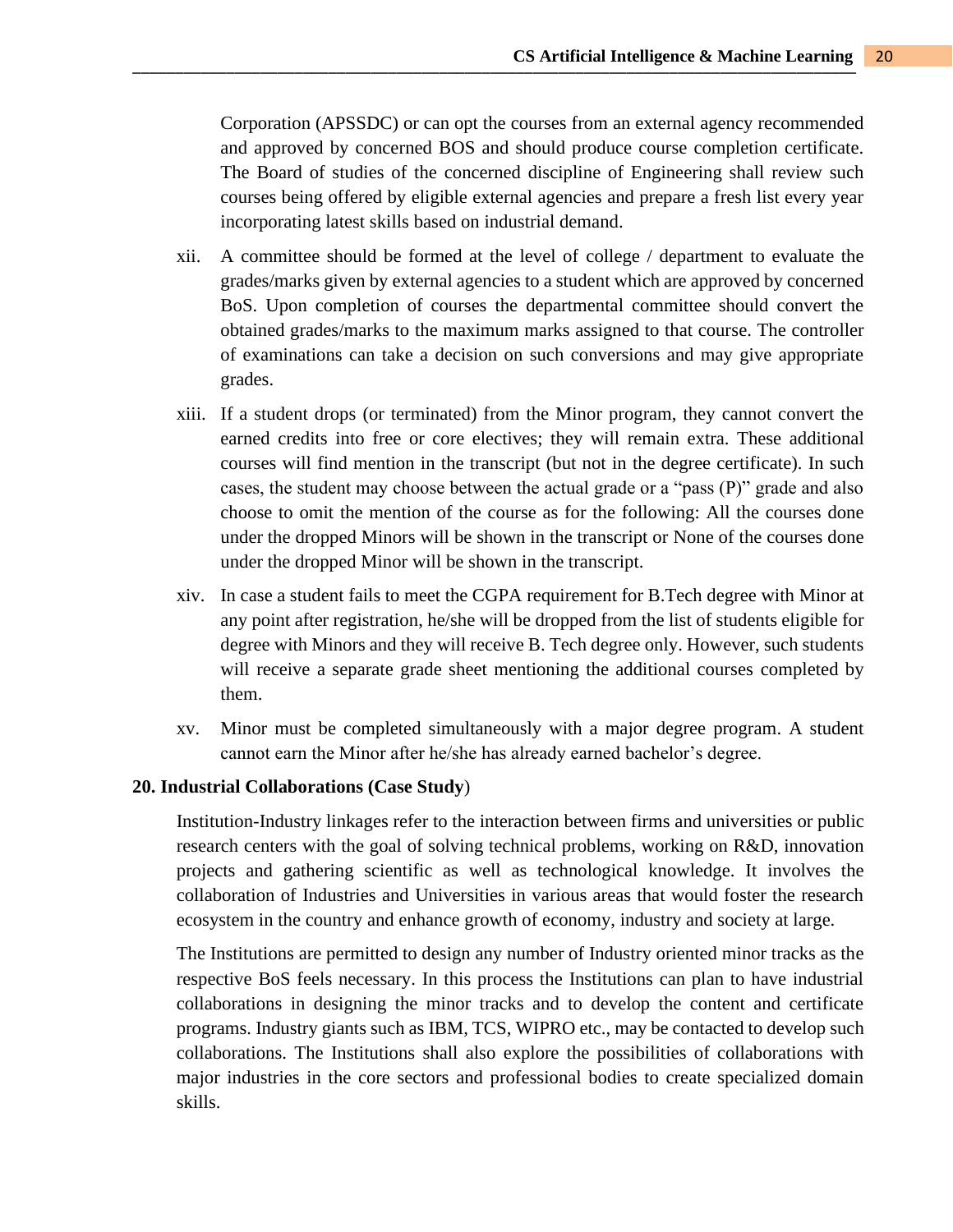- **21. Amendments to Regulations:** The college may from time-to-time revise, amend or change the Regulations, Curriculum, Syllabus and Scheme of examinations through the Board of Studies with the approval of Academic Council and Governing Body of the college.
- **22. Transferred Students:** The students seeking transfer to VVIT from various Universities/ Institutions have to obtain the credits of any equivalent subjects as prescribed by the Academic Council. Only the internal marks obtained in the previous institution will be considered for evaluation of failed subjects.

**\*\*\*\*\***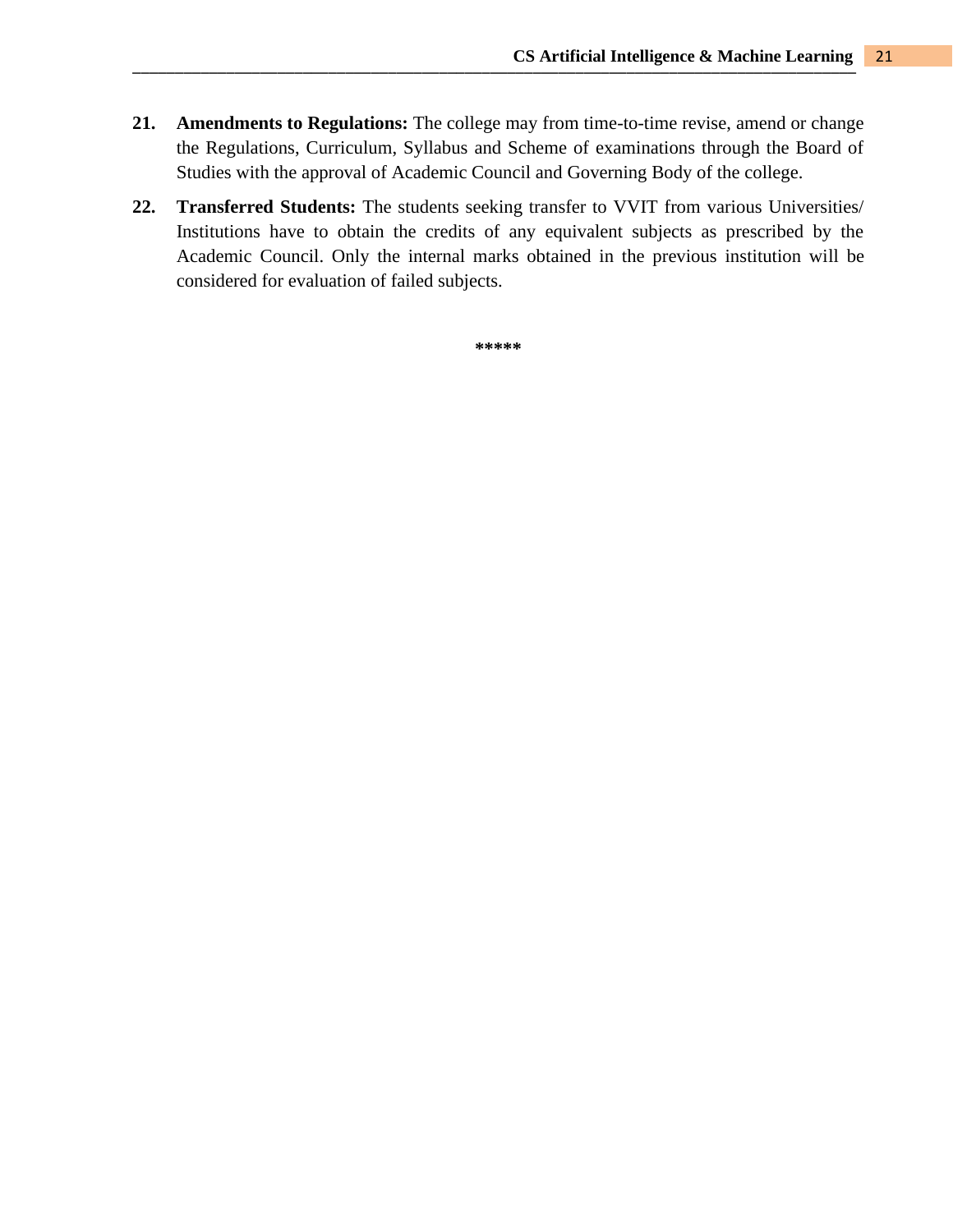## **ACADEMIC REGULATIONS (R20) FOR B. TECH.**

## **(LATERAL ENTRY SCHEME)**

Applicable for the students admitted into II-year B. Tech. from the Academic Year 2021-22 onwards

- **1. Award of B. Tech. Degree:** A student will be declared eligible for the award of B. Tech. Degree if he fulfills the following academic regulations:
	- $\triangleright$  A student shall be declared eligible for the award of the B. Tech Degree, if he pursues a course of study in not less than three academic years and not more than six academic years.
	- $\triangleright$  The candidate shall register for 121 credits and secure all the 121 credits.
	- ➢ A student shall be eligible for the award of B.Tech degree with Honors or Minor if he/she earns 20 credits in addition to the 121 credits. A student shall be permitted to register either for Honors or for Minor and not for both simultaneously.
- **2.** The attendance regulations of B. Tech. (Regular) shall be applicable to B.Tech Lateral Entry Students.

#### **3. Promotion Rule**

- $\triangleright$  A student shall be promoted from second year to third year if he fulfills the minimum attendance requirement.
- $\triangleright$  A student shall be promoted from III year to IV year if he fulfills the academic requirements of 40% of the credits up to either III year I semester or III year II semester from all the examinations, whether or not the candidate takes the examinations and secures prescribed minimum attendance in III year II semester.

#### **4. Award of Class**

After a student has satisfied the requirement prescribed for the completion of the program and is eligible for the award of B. Tech. Degree, he shall be placed in one of the following four classes:

| <b>Class Awarded</b>          | <b>CGPA</b> to be secured |
|-------------------------------|---------------------------|
| First Class with distinction* | >7.5                      |
| <b>First Class</b>            | $\geq 6.5 \& \leq 7.5$    |
| <b>Second Class</b>           | $>5.5 \& 5.5$             |
| Pass Class                    | $>4$ & $<5.5$             |
| Fail                          | <Δ                        |

**5.** All the other regulations as applicable to B. Tech. 4-year degree course (Regular) will hold good for B. Tech Lateral Entry Scheme.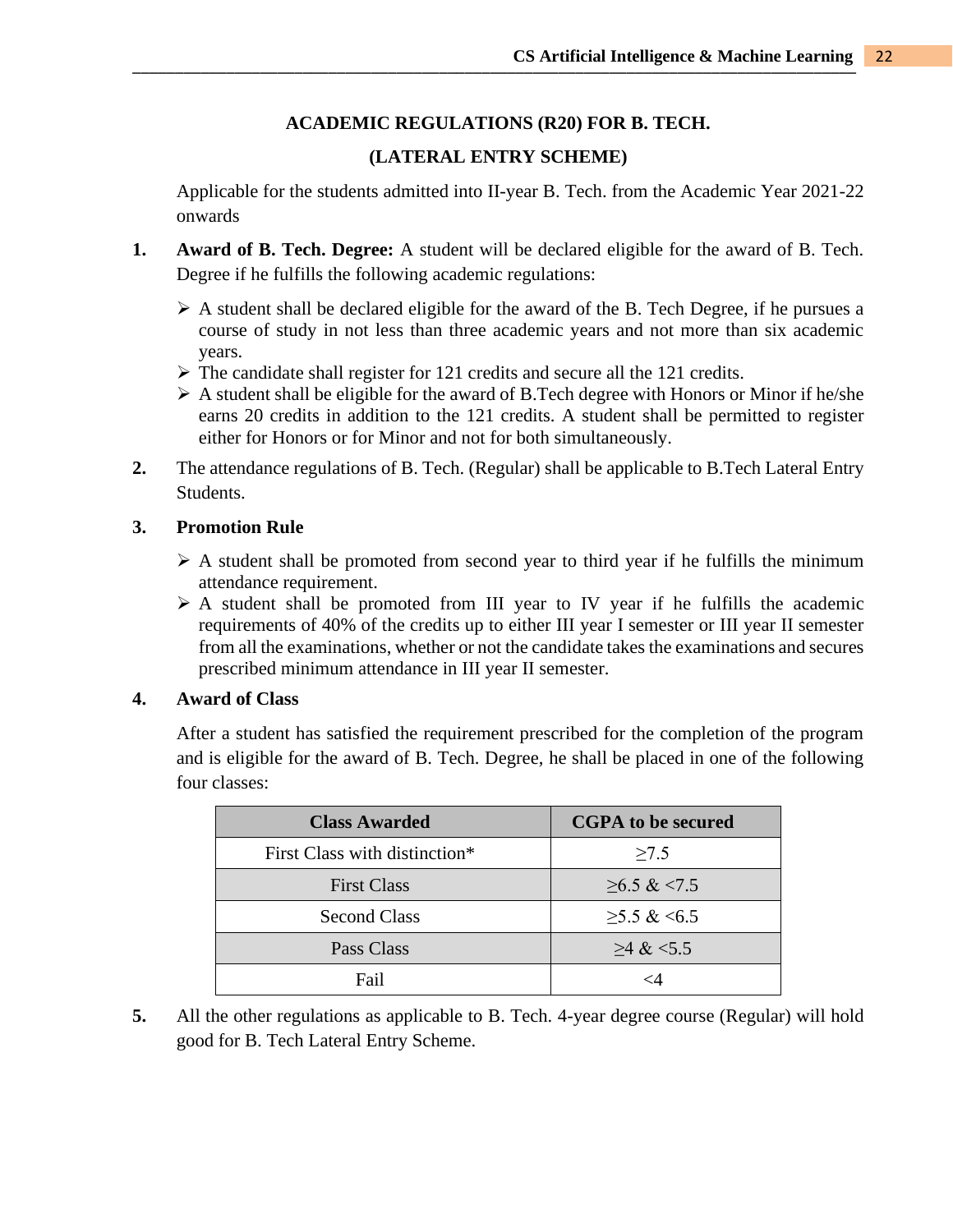# **MALPRACTICE RULES**

# **DISCIPLINARY ACTION FOR IMPROPER CONDUCT IN EXAMINATIONS**

| S.No.  | <b>Nature of Malpractices/Improper</b><br>conduct                                                                                                                                                                                                                                                                                                                                                                                                                        | <b>Punishment</b>                                                                                                                                                                                                                                                                                                                                                                                                      |
|--------|--------------------------------------------------------------------------------------------------------------------------------------------------------------------------------------------------------------------------------------------------------------------------------------------------------------------------------------------------------------------------------------------------------------------------------------------------------------------------|------------------------------------------------------------------------------------------------------------------------------------------------------------------------------------------------------------------------------------------------------------------------------------------------------------------------------------------------------------------------------------------------------------------------|
| 1. (a) | Possesses or keeps accessible in<br>examination hall, any paper, note<br>book, programmable calculators,<br>Cell phones, pager, palm computers<br>or any other form of material<br>concerned with or related to the<br>subject of the examination (theory or<br>practical) in which he is appearing<br>but has not made use of (material<br>shall include any marks on the body<br>of the candidate which can be used<br>as an aid in the subject of the<br>examination) | Expulsion from the examination hall and<br>cancellation of the performance in that subject<br>only.                                                                                                                                                                                                                                                                                                                    |
| (b)    | Gives assistance or guidance or<br>receives it from any other candidate<br>orally or by any other body language<br>methods or communicates through<br>cell phones with any candidate or<br>persons in or outside the exam hall<br>in respect of any matter.                                                                                                                                                                                                              | Expulsion from the examination hall and<br>cancellation of the performance in that subject<br>only of all the candidates involved. In case of<br>an outsider, he will be handed over to the police<br>and a case is registered against him.                                                                                                                                                                            |
| 2.     | Has copied in the examination hall<br>from any paper, book,<br>programmable calculators, palm<br>computers or any other form of<br>material relevant to the subject of<br>the examination (theory or practical)<br>in which the candidate is appearing.                                                                                                                                                                                                                  | Expulsion from the examination hall and<br>cancellation of the performance in that subject<br>and all other subjects the candidate has already<br>appeared including practical examinations and<br>project work and shall not be permitted to<br>appear for the remaining examinations of the<br>subjects of that Semester/year. The Hall Ticket<br>of the candidate is to be cancelled and sent to<br>the University. |
| 3.     | Impersonates any other candidate in<br>connection with the examination.                                                                                                                                                                                                                                                                                                                                                                                                  | The candidate who has impersonated shall be<br>expelled from examination hall. The candidate<br>is also debarred and forfeits the seat. The                                                                                                                                                                                                                                                                            |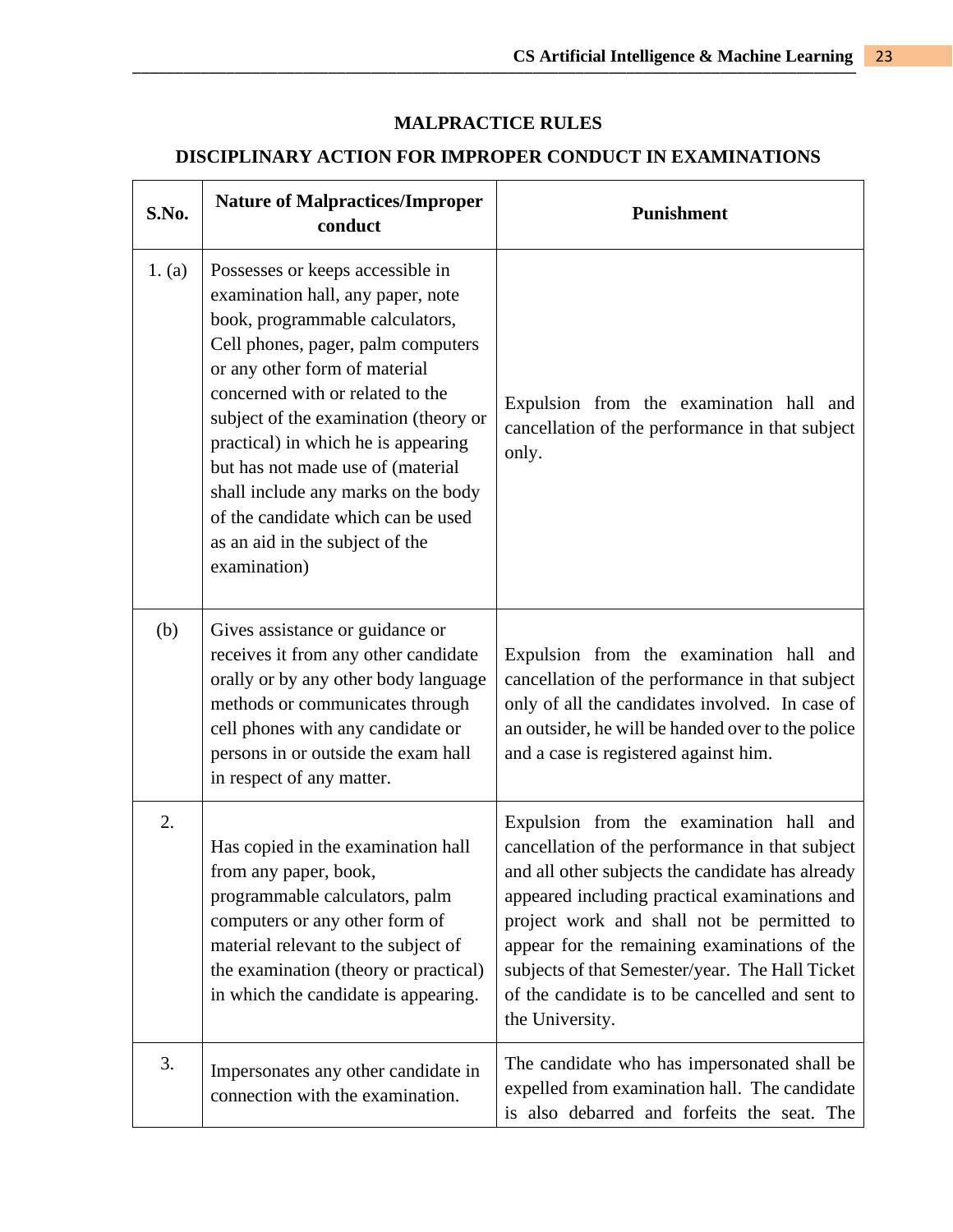|                  |                                                                                                                                                                                                                                                                                                                       | performance of the original candidate who has<br>been impersonated, shall be cancelled in all the<br>subjects of the examination (including practical<br>and project work) already appeared and shall<br>not be allowed to appear for examinations of<br>the remaining subjects of that semester/year.<br>The candidate is also debarred for two<br>consecutive semesters from class work and all<br>University examinations. The continuation of<br>the course by the candidate is subject to the<br>academic regulations in connection with<br>forfeiture of seat. If the imposter is an outsider,<br>he will be handed over to the police and a case<br>is registered against him. |
|------------------|-----------------------------------------------------------------------------------------------------------------------------------------------------------------------------------------------------------------------------------------------------------------------------------------------------------------------|---------------------------------------------------------------------------------------------------------------------------------------------------------------------------------------------------------------------------------------------------------------------------------------------------------------------------------------------------------------------------------------------------------------------------------------------------------------------------------------------------------------------------------------------------------------------------------------------------------------------------------------------------------------------------------------|
| $\overline{4}$ . | Smuggles in the Answer book or<br>additional sheet or takes out or<br>arranges to send out the question<br>paper during the examination or<br>answer book or additional sheet,<br>during or after the examination.                                                                                                    | Expulsion from the examination hall and<br>cancellation of performance in that subject and<br>all the other subjects the candidate has already<br>appeared including practical examinations and<br>project work and shall not be permitted for the<br>remaining examinations of the subjects of that<br>semester/year. The candidate is also debarred<br>for two consecutive semesters from class work<br>all<br>University examinations.<br>and<br>The<br>continuation of the course by the candidate is<br>subject to the academic regulations<br>in<br>connection with forfeiture of seat.                                                                                         |
| 5.               | Uses objectionable, abusive or<br>offensive language in the answer<br>paper or in letters to the examiners or<br>writes to the examiner requesting him<br>to award pass marks.                                                                                                                                        | Cancellation of the performance in that<br>subject.                                                                                                                                                                                                                                                                                                                                                                                                                                                                                                                                                                                                                                   |
| 6.               | Refuses to obey the orders of the<br>Chief Superintendent /Assistant -<br>Superintendent / any officer on duty<br>or misbehaves or creates disturbance<br>of any kind in and around the<br>examination hall or organizes a walk<br>out or instigates others to walk out, or<br>threatens the officer-in charge or any | In case of students of the college, they shall be<br>expelled<br>from<br>examination<br>halls<br>and<br>cancellation of their performance in<br>that<br>subject and all other subjects the candidate(s)<br>has (have) already appeared and shall not be<br>permitted to<br>appear<br>for the<br>remaining<br>examinations<br>of<br>the<br>of<br>subjects<br>that<br>semester/year.<br>candidates<br>The<br>also<br>are                                                                                                                                                                                                                                                                |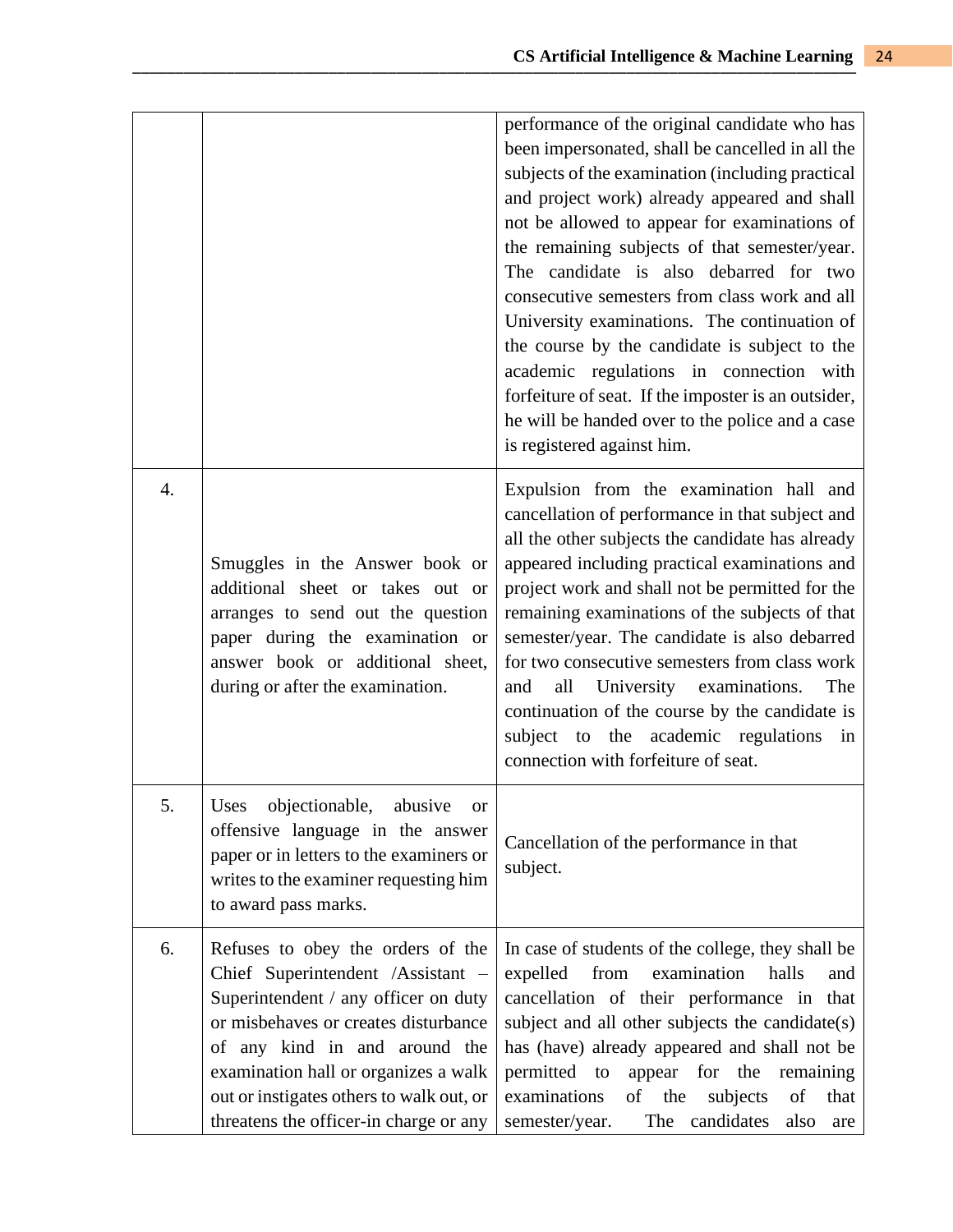|    | person on duty in or outside the<br>examination hall of any injury to his<br>person or to any of his relations<br>whether by words, either spoken or<br>written or by signs or by visible<br>representation, assaults the officer-<br>in-charge, or any person on duty in or<br>outside the examination hall or any of<br>his relations, or indulges in any other<br>act of misconduct or mischief which<br>result in damage to or destruction of<br>property in the examination hall or<br>any part of the College campus or<br>engages in any other act which in the<br>opinion of the officer on duty<br>amounts to use of unfair means or<br>misconduct or has the tendency to<br>disrupt the orderly conduct of the<br>examination. | debarred and forfeit their seats. In case of<br>outsiders, they will be handed over to the police<br>and a police case is registered against them.                                                                                                                                                                                                                                                                                                                                                                                                                                               |
|----|------------------------------------------------------------------------------------------------------------------------------------------------------------------------------------------------------------------------------------------------------------------------------------------------------------------------------------------------------------------------------------------------------------------------------------------------------------------------------------------------------------------------------------------------------------------------------------------------------------------------------------------------------------------------------------------------------------------------------------------|--------------------------------------------------------------------------------------------------------------------------------------------------------------------------------------------------------------------------------------------------------------------------------------------------------------------------------------------------------------------------------------------------------------------------------------------------------------------------------------------------------------------------------------------------------------------------------------------------|
| 7. | Leaves the exam hall taking away<br>answer script or intentionally tears of<br>the script or any part thereof inside or<br>outside the examination hall.                                                                                                                                                                                                                                                                                                                                                                                                                                                                                                                                                                                 | Expulsion from the examination hall and<br>cancellation of performance in that subject and<br>all the other subjects the candidate has already<br>appeared including practical examinations and<br>project work and shall not be permitted for the<br>remaining examinations of the subjects of that<br>semester/year. The candidate is also debarred<br>for two consecutive semesters from class work<br>University examinations.<br>all<br>and<br>The<br>continuation of the course by the candidate is<br>subject to the<br>academic regulations<br>in<br>connection with forfeiture of seat. |
| 8. | Possess any lethal weapon or<br>firearm in the examination hall.                                                                                                                                                                                                                                                                                                                                                                                                                                                                                                                                                                                                                                                                         | Expulsion from the examination hall and<br>cancellation of the performance in that subject<br>and all other subjects the candidate has<br>already appeared including practical<br>examinations and project work and shall not<br>be permitted for the remaining examinations<br>of the subjects of that semester/year. The<br>candidate is also debarred and forfeits the seat.                                                                                                                                                                                                                  |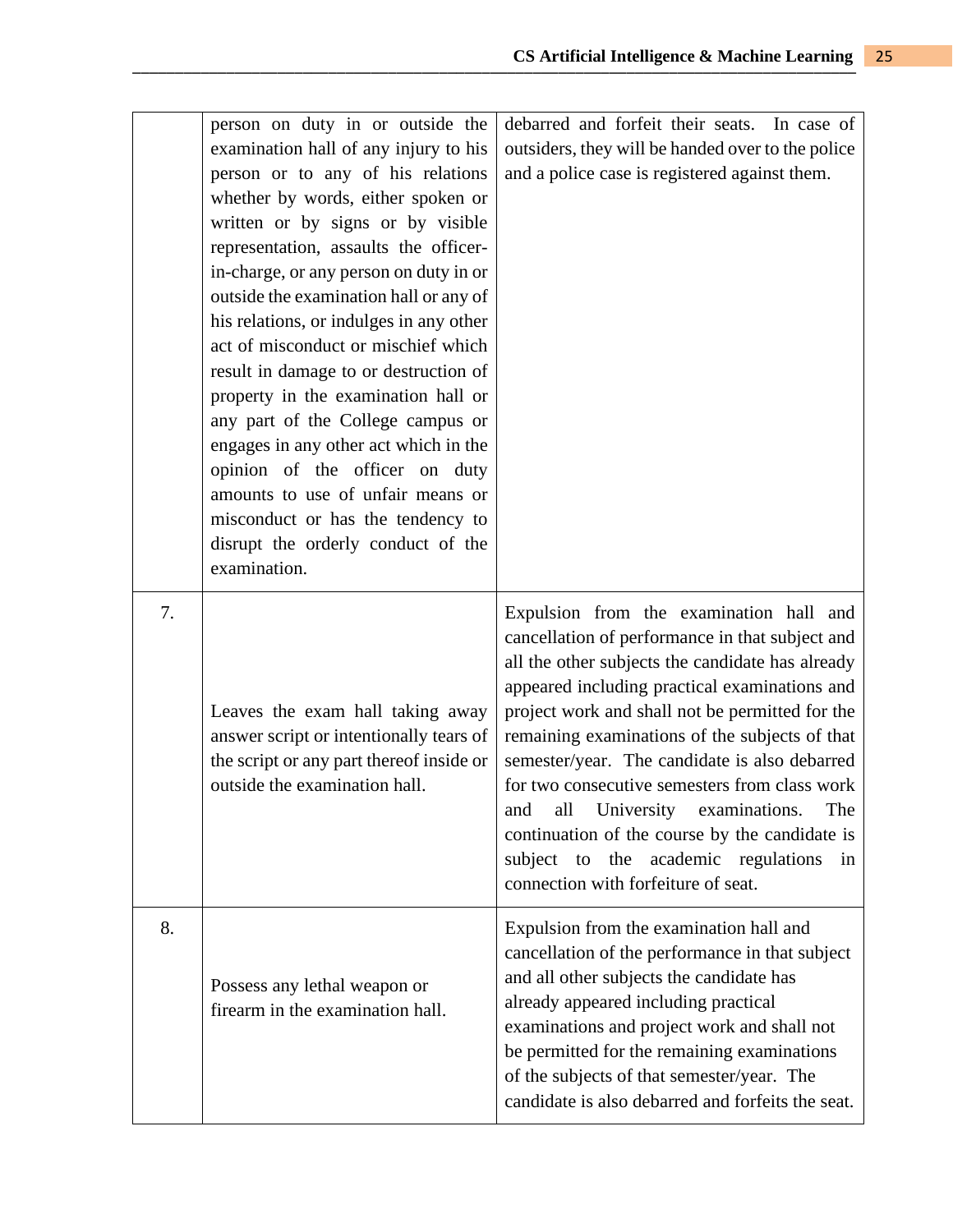| 9.  | If student of the college, who is not a<br>candidate<br>for<br>the<br>particular<br>examination or<br>any person not<br>connected with the college indulges<br>in any malpractice or improper<br>conduct mentioned in clause 6 to 8. | Student of the college expulsion from the<br>examination hall and cancellation of the<br>performance in that subject and all other<br>subjects the candidate has already appeared<br>including practical examinations and project<br>work and shall not be permitted for the<br>remaining examinations of the subjects of that<br>semester/year. The candidate is also debarred<br>and forfeits the seat. Person(s) who do not<br>belong to the College will be handed over to<br>police and, a police case will be registered<br>against them. |
|-----|--------------------------------------------------------------------------------------------------------------------------------------------------------------------------------------------------------------------------------------|-------------------------------------------------------------------------------------------------------------------------------------------------------------------------------------------------------------------------------------------------------------------------------------------------------------------------------------------------------------------------------------------------------------------------------------------------------------------------------------------------------------------------------------------------|
| 10. | Comes in a drunken condition to the<br>examination hall.                                                                                                                                                                             | Expulsion from the examination hall and<br>cancellation of the performance in that subject<br>and all other subjects the candidate has already<br>appeared including practical examinations and<br>project work and shall not be permitted for the<br>remaining examinations of the subjects of that<br>semester/year.                                                                                                                                                                                                                          |
| 11. | Copying detected on the basis of<br>internal evidence, such as, during<br>valuation or during special scrutiny.                                                                                                                      | Cancellation of the performance in that subject<br>and all other subjects the candidate has<br>appeared including practical examinations and<br>work<br>of<br>project<br>that<br>semester/year<br>examinations.                                                                                                                                                                                                                                                                                                                                 |
| 12. | If any malpractice is detected which<br>is not covered in the above clauses 1<br>to 11 shall be reported to the<br>University for further action to award<br>suitable punishment.                                                    |                                                                                                                                                                                                                                                                                                                                                                                                                                                                                                                                                 |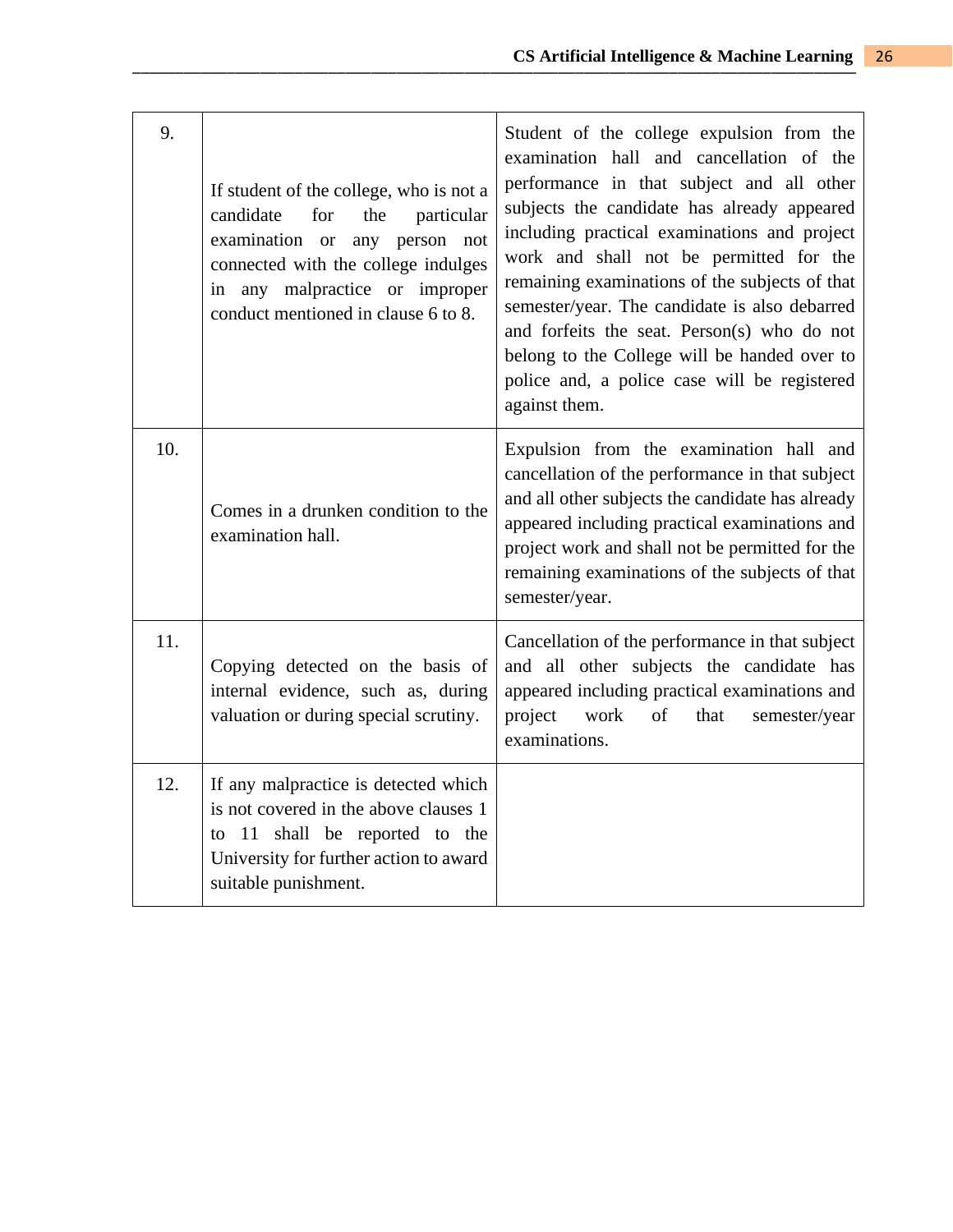

## **Salient Features**

- $\Rightarrow$ Ragging within or outside any educational institution is prohibited.
- ⇨ Ragging means doing an act which causes or is likely to cause Insult or Annoyance of Fear or Apprehension or Threat or Intimidation or outrage of modesty or Injury to a student

| Teasing,<br><b>Embarrassing and</b><br><b>Humiliation</b>                                     | Imprisonment upto<br>$\boldsymbol{6}$ Months | ┿ | Fine Upto<br><b>Rs. 1,000/-</b> |
|-----------------------------------------------------------------------------------------------|----------------------------------------------|---|---------------------------------|
| <b>Assaulting or Using</b><br><b>Criminal force or</b><br><b>Criminal intimidation</b>        | 1 Year                                       | ╋ | <b>Rs. 2,000/-</b>              |
| <b>Wrongfully restraining</b><br>or confining or<br>causing hurt                              | 2 Years                                      | ┿ | <b>Rs. 5,000/-</b>              |
| Causing grievous hurt,<br>kidnapping or Abducts<br>or rape or committing<br>unnatural offence | 5 Years                                      | ╋ | <b>Rs. 10,000/-</b>             |
| <b>Causing death or</b><br>abetting suicide                                                   | <b>10 Months</b>                             | ╋ | <b>Rs. 50,000/-</b>             |

**In case any emergency call Toll Free No. 1800 425 1288 LET US MAKE VVIT A RAGGING FREE CAMPUS**